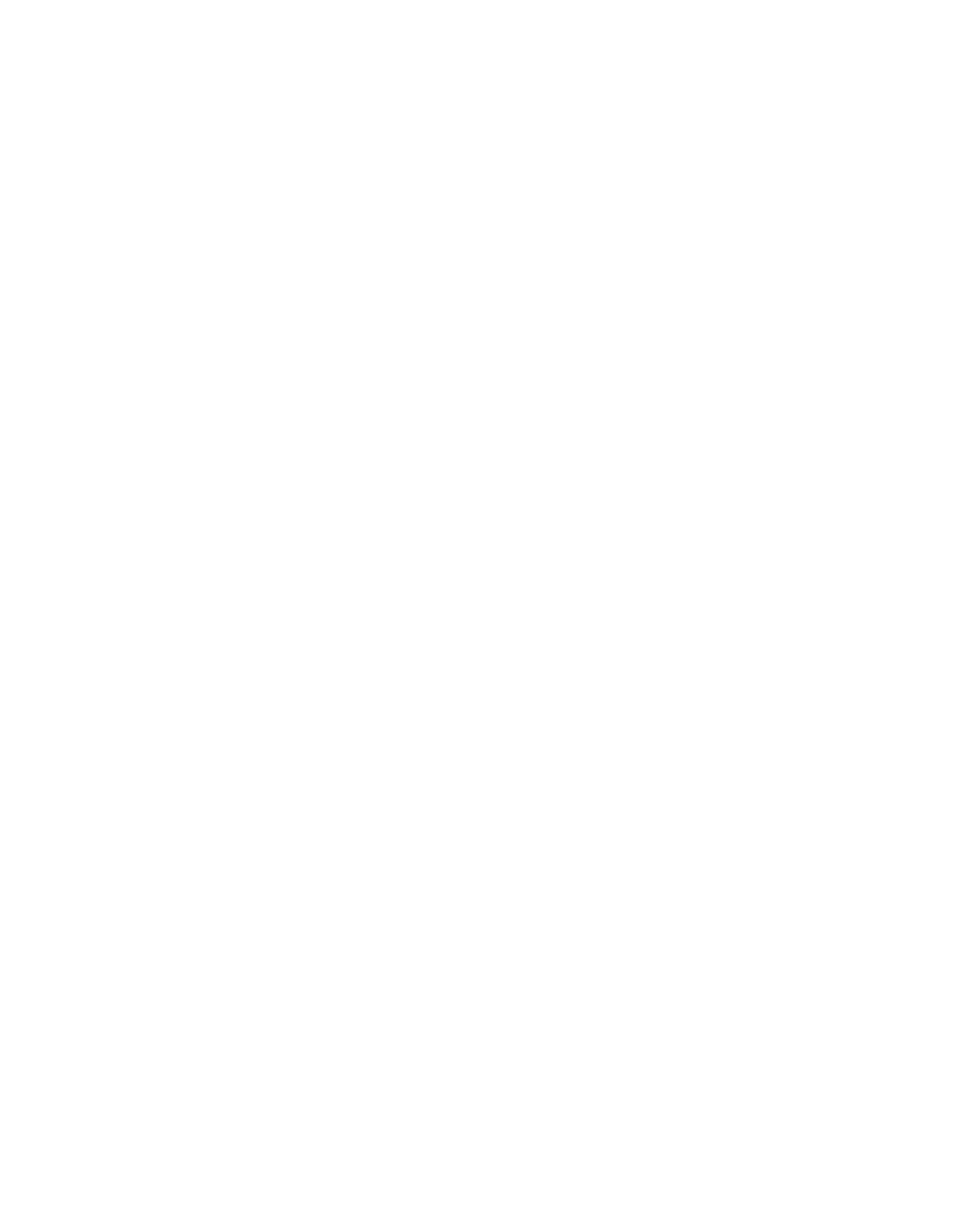| <b>List of Figures</b><br>Figure 1.<br>Figure 2.<br>Figure 3.<br>Figure 4.<br>Global Warming Potential (60 years) Toronto and Vancouver 20<br>Figure 5.<br>Figure 6.<br><b>List of Tables</b><br>Table 1.<br>ASHRAE 90.1-2007 Energy Code Requirements for the Modelled Buildings<br>Table 2.<br>Insulated Precast Walls Used to Meet Building Energy Code Requirements<br>Table 3.<br>Conventional Precast Walls Used to Meet Building Energy Code Requirements 7<br>Table 4.<br>Brick on Steel Stud Backup Walls Used to Meet Building Energy Code Requirements 8<br>Table 5.<br>Curtain Walls (Spandrel Areas Only) Used to Meet Building Energy Code Requirements 8<br>Table 6.<br>Table 7.<br>Table 8.<br>Table 9.<br>Table 10.<br>Construction and Demolition Waste End-of-Life Scenarios (Vancouver and Toronto) 13<br>Table 11.<br>Table 12.<br>Cradle-to-Gate LCIA Results for Two Precast Product Groupings [per m <sup>3</sup> ] 15<br>Table 13.<br>Table 14.<br>Whole-Building LCIA Results for P-P Toronto 60 yrs (baseline) Absolute Basis 16<br>Whole-Building LCIA Results for P-P Toronto 60 yrs (baseline) Percent Basis 16<br>Table 15.<br>Whole-Building LCIA Results for P-P Vancouver 60 yrs (baseline) Absolute Basis 17<br>Table 16.<br>Whole-Building LCIA Results for P-P Vancouver 60 yrs (baseline) Percent Basis 18<br>Table 17.<br>Operating Energy Use LCIA Results for P-P Toronto 60 yrs (baseline) Absolute Basis 19<br>Table 18.<br>Operating Energy Use LCIA Results for P-P Vancouver 60 yrs (baseline) Absolute Basis 19<br>Table 19. | <b>Table of Contents</b><br>1.<br>2.<br>3.<br>4.<br>5.<br>6.<br>7.<br>8. | Page<br>Appendix A: Cradle-to-Gate Environmental Data Sheets for the Four Precast Products in Toronto |  |
|-----------------------------------------------------------------------------------------------------------------------------------------------------------------------------------------------------------------------------------------------------------------------------------------------------------------------------------------------------------------------------------------------------------------------------------------------------------------------------------------------------------------------------------------------------------------------------------------------------------------------------------------------------------------------------------------------------------------------------------------------------------------------------------------------------------------------------------------------------------------------------------------------------------------------------------------------------------------------------------------------------------------------------------------------------------------------------------------------------------------------------------------------------------------------------------------------------------------------------------------------------------------------------------------------------------------------------------------------------------------------------------------------------------------------------------------------------------------------------------------------------------------------------------------------------------------------------|--------------------------------------------------------------------------|-------------------------------------------------------------------------------------------------------|--|
|                                                                                                                                                                                                                                                                                                                                                                                                                                                                                                                                                                                                                                                                                                                                                                                                                                                                                                                                                                                                                                                                                                                                                                                                                                                                                                                                                                                                                                                                                                                                                                             |                                                                          |                                                                                                       |  |
|                                                                                                                                                                                                                                                                                                                                                                                                                                                                                                                                                                                                                                                                                                                                                                                                                                                                                                                                                                                                                                                                                                                                                                                                                                                                                                                                                                                                                                                                                                                                                                             |                                                                          |                                                                                                       |  |
|                                                                                                                                                                                                                                                                                                                                                                                                                                                                                                                                                                                                                                                                                                                                                                                                                                                                                                                                                                                                                                                                                                                                                                                                                                                                                                                                                                                                                                                                                                                                                                             |                                                                          |                                                                                                       |  |
|                                                                                                                                                                                                                                                                                                                                                                                                                                                                                                                                                                                                                                                                                                                                                                                                                                                                                                                                                                                                                                                                                                                                                                                                                                                                                                                                                                                                                                                                                                                                                                             |                                                                          |                                                                                                       |  |
|                                                                                                                                                                                                                                                                                                                                                                                                                                                                                                                                                                                                                                                                                                                                                                                                                                                                                                                                                                                                                                                                                                                                                                                                                                                                                                                                                                                                                                                                                                                                                                             |                                                                          |                                                                                                       |  |
|                                                                                                                                                                                                                                                                                                                                                                                                                                                                                                                                                                                                                                                                                                                                                                                                                                                                                                                                                                                                                                                                                                                                                                                                                                                                                                                                                                                                                                                                                                                                                                             |                                                                          |                                                                                                       |  |
|                                                                                                                                                                                                                                                                                                                                                                                                                                                                                                                                                                                                                                                                                                                                                                                                                                                                                                                                                                                                                                                                                                                                                                                                                                                                                                                                                                                                                                                                                                                                                                             |                                                                          |                                                                                                       |  |
|                                                                                                                                                                                                                                                                                                                                                                                                                                                                                                                                                                                                                                                                                                                                                                                                                                                                                                                                                                                                                                                                                                                                                                                                                                                                                                                                                                                                                                                                                                                                                                             |                                                                          |                                                                                                       |  |
|                                                                                                                                                                                                                                                                                                                                                                                                                                                                                                                                                                                                                                                                                                                                                                                                                                                                                                                                                                                                                                                                                                                                                                                                                                                                                                                                                                                                                                                                                                                                                                             |                                                                          |                                                                                                       |  |
|                                                                                                                                                                                                                                                                                                                                                                                                                                                                                                                                                                                                                                                                                                                                                                                                                                                                                                                                                                                                                                                                                                                                                                                                                                                                                                                                                                                                                                                                                                                                                                             |                                                                          |                                                                                                       |  |
|                                                                                                                                                                                                                                                                                                                                                                                                                                                                                                                                                                                                                                                                                                                                                                                                                                                                                                                                                                                                                                                                                                                                                                                                                                                                                                                                                                                                                                                                                                                                                                             |                                                                          |                                                                                                       |  |
|                                                                                                                                                                                                                                                                                                                                                                                                                                                                                                                                                                                                                                                                                                                                                                                                                                                                                                                                                                                                                                                                                                                                                                                                                                                                                                                                                                                                                                                                                                                                                                             |                                                                          |                                                                                                       |  |
|                                                                                                                                                                                                                                                                                                                                                                                                                                                                                                                                                                                                                                                                                                                                                                                                                                                                                                                                                                                                                                                                                                                                                                                                                                                                                                                                                                                                                                                                                                                                                                             |                                                                          |                                                                                                       |  |
|                                                                                                                                                                                                                                                                                                                                                                                                                                                                                                                                                                                                                                                                                                                                                                                                                                                                                                                                                                                                                                                                                                                                                                                                                                                                                                                                                                                                                                                                                                                                                                             |                                                                          |                                                                                                       |  |
|                                                                                                                                                                                                                                                                                                                                                                                                                                                                                                                                                                                                                                                                                                                                                                                                                                                                                                                                                                                                                                                                                                                                                                                                                                                                                                                                                                                                                                                                                                                                                                             |                                                                          |                                                                                                       |  |
|                                                                                                                                                                                                                                                                                                                                                                                                                                                                                                                                                                                                                                                                                                                                                                                                                                                                                                                                                                                                                                                                                                                                                                                                                                                                                                                                                                                                                                                                                                                                                                             |                                                                          |                                                                                                       |  |
|                                                                                                                                                                                                                                                                                                                                                                                                                                                                                                                                                                                                                                                                                                                                                                                                                                                                                                                                                                                                                                                                                                                                                                                                                                                                                                                                                                                                                                                                                                                                                                             |                                                                          |                                                                                                       |  |
|                                                                                                                                                                                                                                                                                                                                                                                                                                                                                                                                                                                                                                                                                                                                                                                                                                                                                                                                                                                                                                                                                                                                                                                                                                                                                                                                                                                                                                                                                                                                                                             |                                                                          |                                                                                                       |  |
|                                                                                                                                                                                                                                                                                                                                                                                                                                                                                                                                                                                                                                                                                                                                                                                                                                                                                                                                                                                                                                                                                                                                                                                                                                                                                                                                                                                                                                                                                                                                                                             |                                                                          |                                                                                                       |  |
|                                                                                                                                                                                                                                                                                                                                                                                                                                                                                                                                                                                                                                                                                                                                                                                                                                                                                                                                                                                                                                                                                                                                                                                                                                                                                                                                                                                                                                                                                                                                                                             |                                                                          |                                                                                                       |  |
|                                                                                                                                                                                                                                                                                                                                                                                                                                                                                                                                                                                                                                                                                                                                                                                                                                                                                                                                                                                                                                                                                                                                                                                                                                                                                                                                                                                                                                                                                                                                                                             |                                                                          |                                                                                                       |  |
|                                                                                                                                                                                                                                                                                                                                                                                                                                                                                                                                                                                                                                                                                                                                                                                                                                                                                                                                                                                                                                                                                                                                                                                                                                                                                                                                                                                                                                                                                                                                                                             |                                                                          |                                                                                                       |  |
| Precast scenarios LCIA Results: Global Warming Potential (GWP) 20<br>Table 20.                                                                                                                                                                                                                                                                                                                                                                                                                                                                                                                                                                                                                                                                                                                                                                                                                                                                                                                                                                                                                                                                                                                                                                                                                                                                                                                                                                                                                                                                                              |                                                                          |                                                                                                       |  |
| Table 21.<br>Precast scenarios LCIA Results: Total Primary Energy (TPE) 21<br>Table 22.                                                                                                                                                                                                                                                                                                                                                                                                                                                                                                                                                                                                                                                                                                                                                                                                                                                                                                                                                                                                                                                                                                                                                                                                                                                                                                                                                                                                                                                                                     |                                                                          |                                                                                                       |  |
| Sensitivity Analysis on Reuse: Cradle-to-Grave Reduction in Environmental Impact 26<br>Table 23.                                                                                                                                                                                                                                                                                                                                                                                                                                                                                                                                                                                                                                                                                                                                                                                                                                                                                                                                                                                                                                                                                                                                                                                                                                                                                                                                                                                                                                                                            |                                                                          |                                                                                                       |  |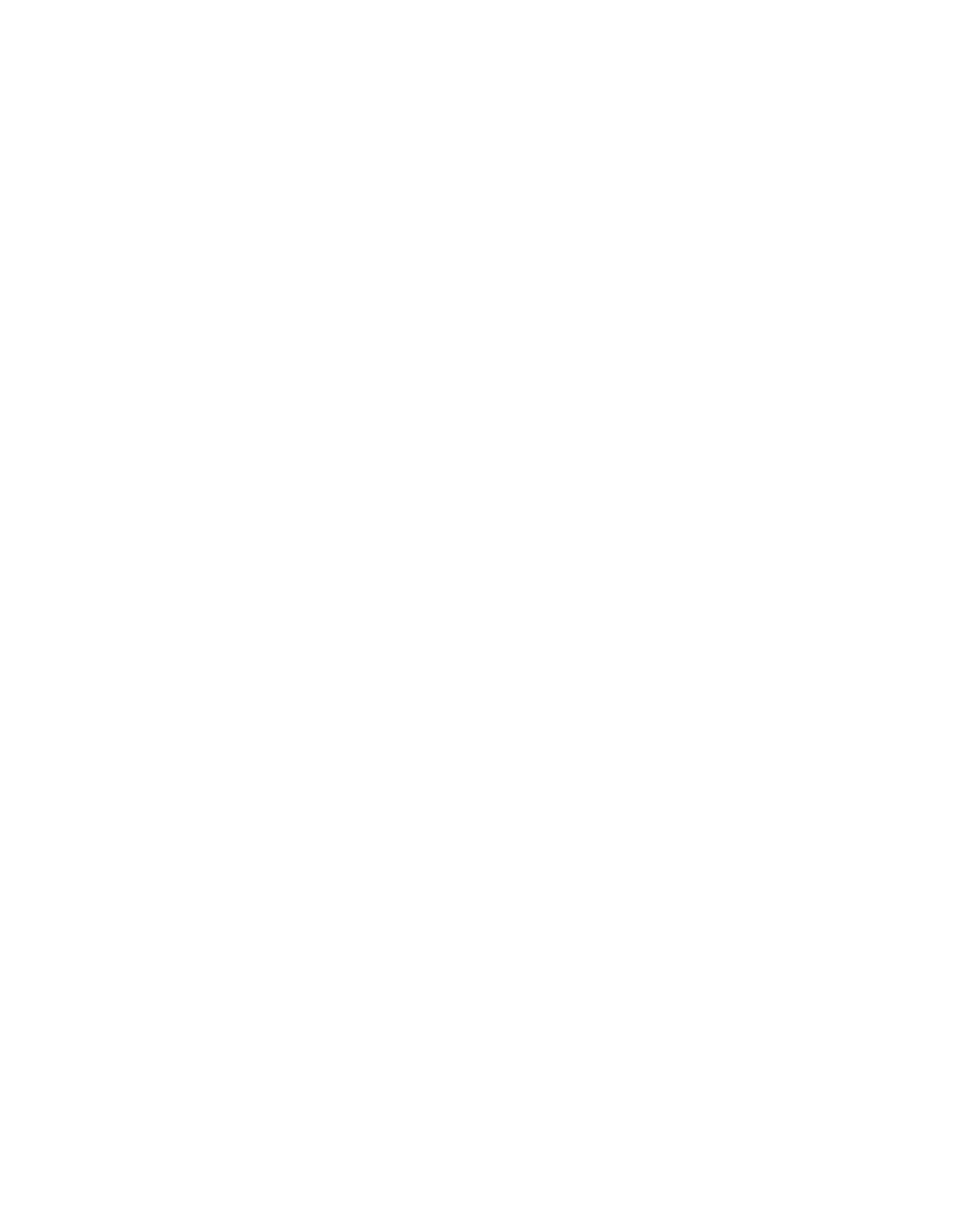### **1. Introduction**

Life cycle assessment (LCA) is defined as an analytical tool used to comprehensively quantify and interpret the energy and material flows to and from the environment over the entire life cycle of a product, process, or service (ISO 2006). By including the impacts throughout the product life cycle, LCA provides a comprehensive view of the environmental aspects of the product and a more accurate picture of the true environmental trade-offs in product selection. This technical research bulletin is a summary report of "cradle-to-grave" life cycle assessment research conducted on precast concrete commercial buildings (CPCI 2012). The bulletin also discusses how owners, architects and engineers can use this information in the context of true sustainability. By integrating the features and benefits of precast concrete products with the understanding of environmental impacts, designs can go beyond cradle-to-grave solutions, and ultimately provide "cradle-to-cradle" solutions.

### **2. Background and Goal**

The LCA study Life Cycle Assessment of Precast Concrete Commercial Buildings (CPCI 2012) is a "cradle-tograve" LCA of precast concrete commercial applications in two Canadian locations, Toronto and Vancouver. The study was conducted with a goal of gaining a better understanding of precast concreteʻs environmental life cycle performance in Canadian mid-rise precast concrete buildings. The study includes five variations of building envelope and follows LCA standards, ISO 14040 and 14044 (ISO 2006). It considers the impacts at each stage of a product's life-cycle, from the time natural resources are extracted and processed through each subsequent stage of manufacturing, transportation, product use, recycling, and ultimately, disposal.

Environmental flows include emissions to air, land, and water, as well as the consumption of energy and material resources. Figure 1 shows the four iterative phases of the LCA: (1) goal and scope definition, (2) life cycle inventory (LCI), (3) life cycle impact assessment (LCIA), and (4) interpretation.



**Figure 1.** The four phases of life cycle assessment are an iterative process: the results of each phase can influence the phases that come before and after.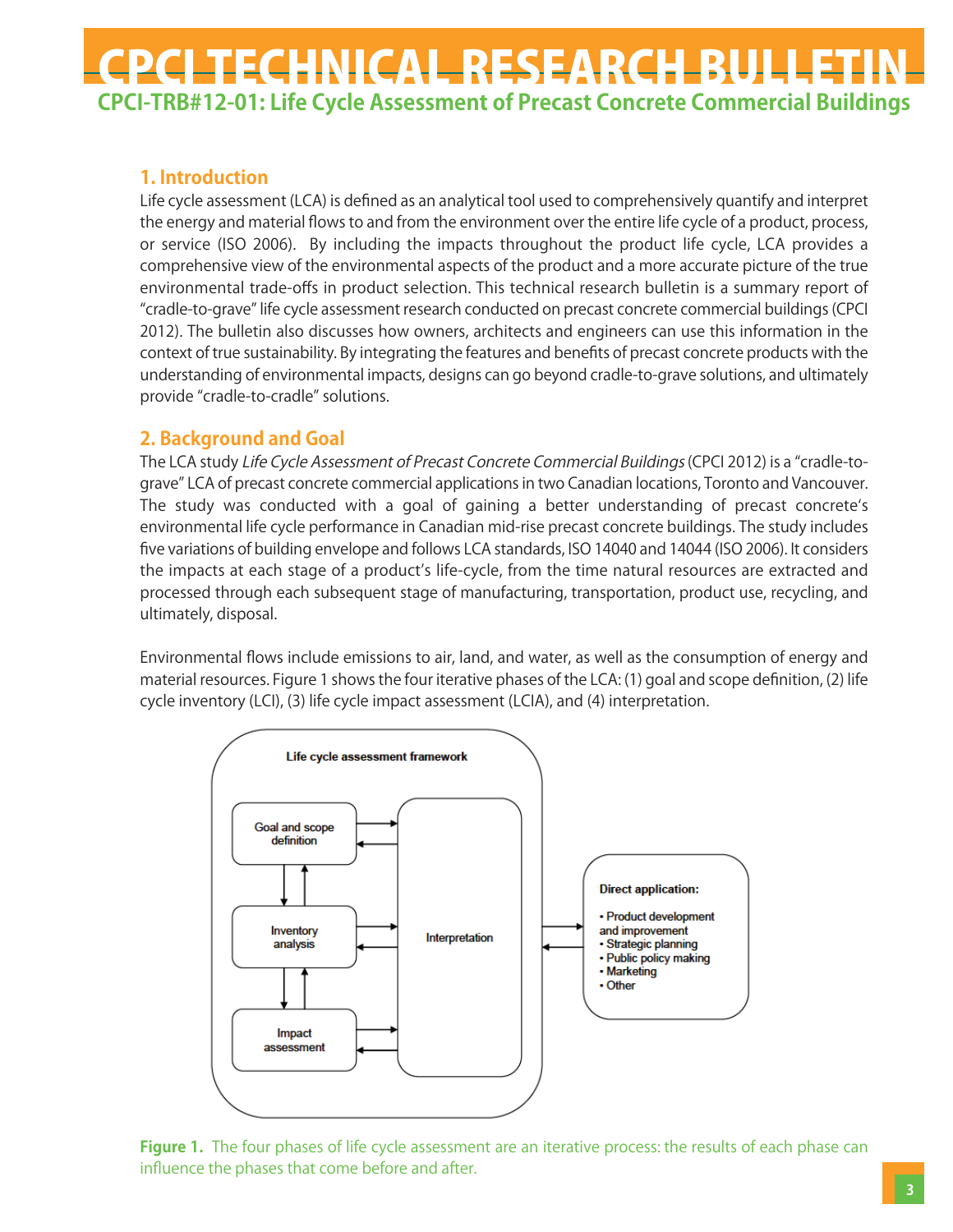### **3. Precast Product Inventory Analysis**

Inventory analysis, or life cycle inventory (LCI), is the first step towards environmental impact assessment. The inventory analysis for this project involved collecting data for precast concrete products within a plant process boundary as shown in Figure 2. Precast concrete product LCI data were obtained from surveys of three Canadian precast concrete plants in three provinces; British Columbia, Ontario and Quebec. Other material and construction LCI process data for upstream materials were taken from Athena Institute™ proprietary LCI building material and construction database, and third-party validated sources (CPCI 2012). These were used, ultimately, to model selected building components and other ancillary materials.

Precast operations offer economies of scale and a high level of quality control. Precast concrete components for walls, columns, floors, roofs, and facades are made by placing concrete and steel reinforcement into forms at the plant and then subsequently curing the product. Production procedures vary between the different categories of precast concrete products. Architectural precast concrete is usually made with conventional reinforcement in custom-made individual forms. These forms can be made of wood, fibreglass, concrete, or steel. Wood or fibreglass forms can generally be used 20 to 100 times depending on need without major maintenance while concrete and steel forms have practically unlimited service lives. Form-release agents are applied to forms prior to placing the concrete to prevent the product from adhering to the forms when they are removed. The steps in the precast production process typically include: (1) concrete mixing; (2) conveying to the form in trucks or specially designed transporters or concrete buckets carried by overhead cranes; (3) placing the concrete in the form; (4) consolidation by vibration, levelling, and surface finishing; (5) curing; and (6) form stripping.



**Figure 2.** The system boundary of precast concrete production defines the unit processes included in the product system (this system boundary is a subset of the building system boundary and is included as the upstream profile of precast concrete products).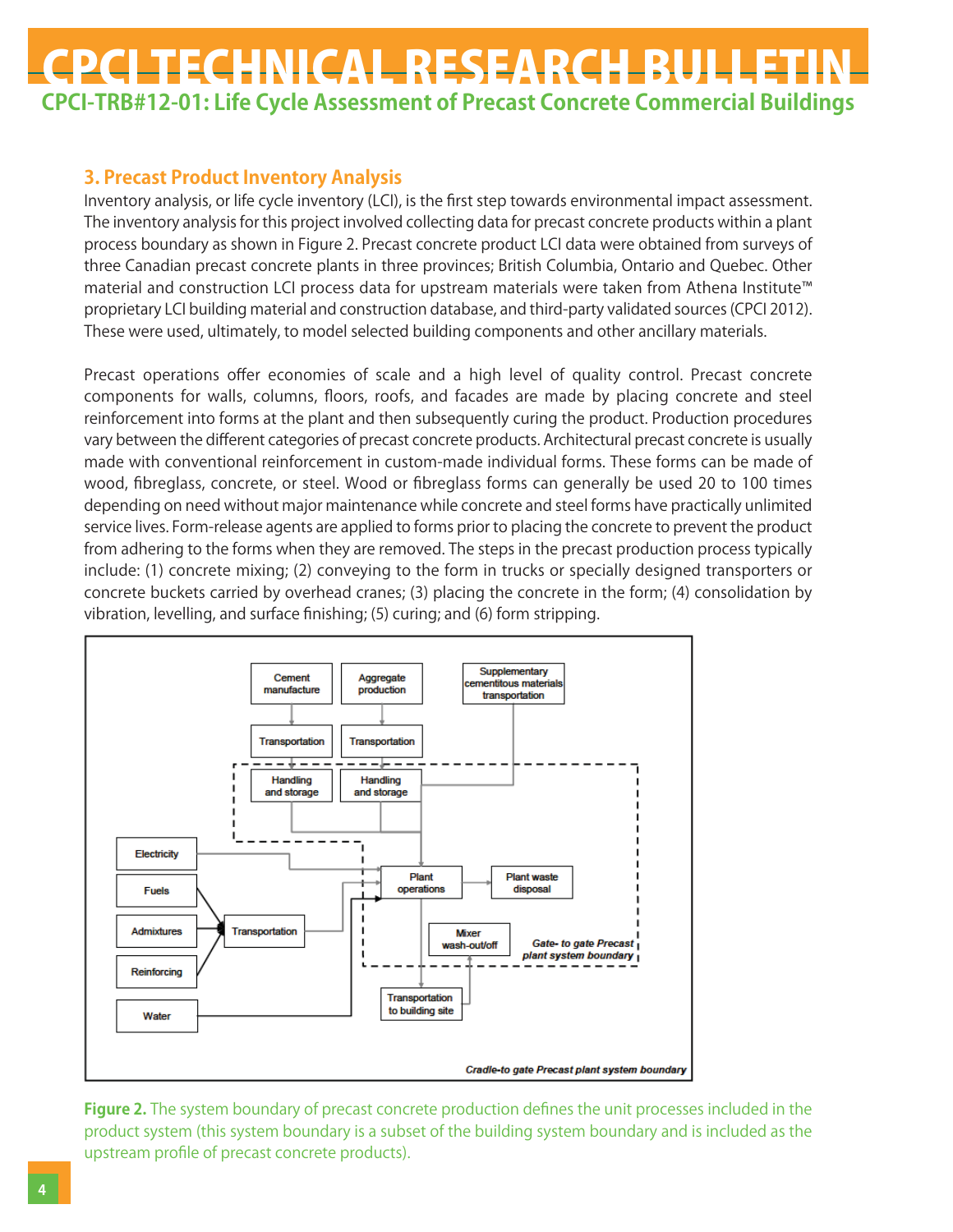### **4. Building and Location**

The definition of the functional unit, which is the basis for comparison, is defined in ISO 14040:2006 as the quantified performance of a product system for use as a reference unit. The modelled building chosen for the CPCI LCA study is based on prototype commercial buildings used by other building industry groups to model the effects of materials and energy use. These include technical committees of the American Society of Heating, Refrigerating, and Air-Conditioning Engineers, Inc. (ASHRAE) and the U.S. Department of Energy (US DOE 2011).

The building is a five-storey commercial structure with plan dimensions 27.4 m by 36.6 m, a height of 19.2 m, a gross floor area 5017 m<sup>2</sup> and a column grid spacing of 9.1 m by 12.2 m. Storey heights are 4.6 m for the first storey and 3.7 m for the remaining four stories, with storey height measured from finished floor to finished floor.

For this study, the "precast concrete building with precast concrete framing" (P-P) is designated as the baseline building. It consists of conventional architectural precast concrete exterior walls, a precast concrete structural frame, and precast concrete hollow-core floors. Other precast buildings evaluated in the study include precast concrete structural frame interchanged with varying envelopes; curtain wall, brick and steel stud, architectural precast, insulated precast, and insulated precast with a thin brick veneer. Table 1 provides a summary of the five structural precast buildings that were modelled. In this study the term curtain wall refers to a building envelope system that consists of extruded aluminum tubes (horizontal rails and vertical mullions); insulated vision glass; opaque spandrel glass (glass that spans between floors); insulated steel back pans (inboard of spandrel glass); and various anchors, fasteners, and sealants. Thin-brick veneer consists of bricks that are 13 mm to 16 mm thick, embedded into the precast concrete panels.

| <b>Envelope and Abbreviation</b>                          | <b>Building Abbreviation</b> |
|-----------------------------------------------------------|------------------------------|
| Curtain Wall (CW)                                         | $CW-P$                       |
| Brick and Steel Stud (S)                                  | $S-P$                        |
| Precast Concrete (P)                                      | $P - P$                      |
| Insulated Precast Concrete (Pi)                           | Pi-P                         |
| Insulated Precast Concrete<br>and Thin Brick Veneer (Pib) | Pih-P                        |

### **Table 1:** The Five Precast Concrete Structural Assemblies

#### **Note:** All assemblies are precast structures. For example, CW-P is Curtain Wall on Precast Structure.

The facade of each storey has a band of windows each measuring approximately 1.5 m by 1.5 m as shown in Figure 3, for an overall window-to-wall ratio of 0.40. For energy modelling purposes the windows are considered as non-recessed, equally spaced, and non-operable with no blinds or shading devices. Windows are an inherent part of the curtain wall system. In the brick and steel stud envelope and the precast concrete envelopes, windows are aluminum framed.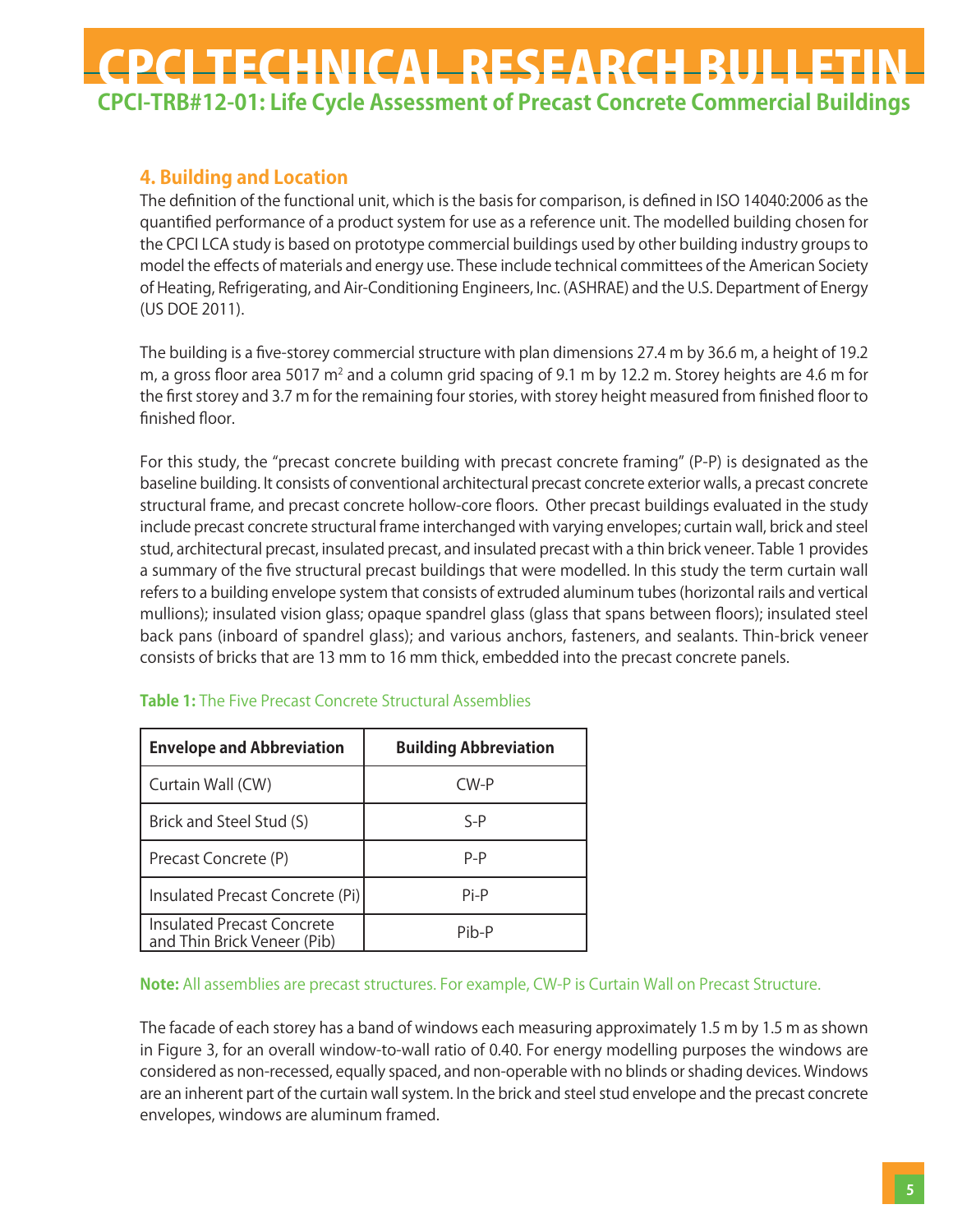**Figure 3.** Each façade consists of bands of windows (shown dark blue).

Since energy use and thermal mass effects vary with climate, the buildings were modelled in two cities representing two distinct Canadian climates: Vancouver, British Columbia, a cool climate (Climate Zone 5C) and Toronto, Ontario, a cold climate (Climate



Zone 6A). These cities were intentionally chosen to be consistent with cities used in other North American LCA studies. They have similar climates to those used by energy modellers to estimate national energy use in buildings; Vancouver is similar to Seattle but slightly colder, and Toronto is similar to Minneapolis.

### **5. Thermal Performance Design Criteria**

The criteria for thermal performance of the exterior envelope assemblies is based on the requirements in ASHRAE Standard 90.1-2007, Energy Standard for Buildings Except Low-Rise Residential Buildings. The Canadian Model Energy Code was derived from ASHRAE 90.1 and both the Ontario and British Columbia energy codes reference ASHRAE 90.1. This energy standard was chosen as a common baseline to ensure consistent comparisons to buildings within a particular location.

The requirements for fenestration (meaning windows) and insulation are shown in Table 2. Overall heat transfer coefficient (U-factor) and solar heat gain coefficients (SHGC) requirements are maximums, whereas  $R_{\rm si}$ -values are minimums. U-factor is a measure of thermal conductance and generally represents the overall rate of heat loss of a given assembly (such as in a window), whereas R<sub>SI</sub>-value is a measure of thermal resistance and generally represents the thermal resistance of a given thickness of material. U-factor is expressed in SI units as W/(m<sup>2</sup>•K), and R<sub>SI</sub>-value is the inverse and is also expressed in SI units of (m<sup>2</sup>•K)/W. The wall assemblies for the study are shown in Tables 3 to 6.

The modelled rate of infiltration is based on the typical Canadian maximum rate of 0.5 L/s  $\cdot$ m<sup>2</sup> of envelope area when measured at a pressure difference of 75 Pa and, solely for comparison purposes, each building envelope is assumed to be designed and constructed as equally airtight.

| Toronto                |             |      |                     |                           |             |                     |                   |                                                       |
|------------------------|-------------|------|---------------------|---------------------------|-------------|---------------------|-------------------|-------------------------------------------------------|
| <b>Climate</b><br>zone | <b>City</b> |      | <b>Fenestration</b> | <b>CW</b><br>fenestration | <b>Roof</b> | <b>CW wall</b>      |                   | $\vert$ Mass wall $\vert$ Slab R <sub>si</sub> -value |
|                        |             |      | U-factor            | <b>SHGC</b>               | U-factor    | $R_{\rm cl}$ -value |                   | $R_{\rm si}$ -value   $R_{\rm si}$ -value             |
| 5C                     | Vancouver   | 3.12 | 0.40                | 2.56                      | 3.5         | $2.3 + 1.3$         | 2.0 <sub>ci</sub> | <b>NR</b>                                             |
| 6A                     | Toronto     | 3.12 | 0.40                | 2.56                      | 3.5         | $2.3 + 1.3$         | 2.3 ci            | $1.8$ for<br>600 mm                                   |

**Table 2.** ASHRAE 90.1-2007 Energy Code Requirements for the Modelled Buildings in Vancouver and

\* Adapted from ASHRAE 90.1-2007, Table 5.5. U-factor in W/(m<sup>2</sup> • K) and R<sub>SI</sub>-value in (m<sup>2</sup> • K)/W. Note:  $CW =$  curtain wall; NR = no insulation requirement;  $ci =$  continuous insulation across structural

members without thermal bridges other than fasteners and service openings; and "2.3 + 1.3" =  $R<sub>ST</sub>$ -2.3 cavity insulation plus  $R_{SI}$ -1.3. continuous insulation.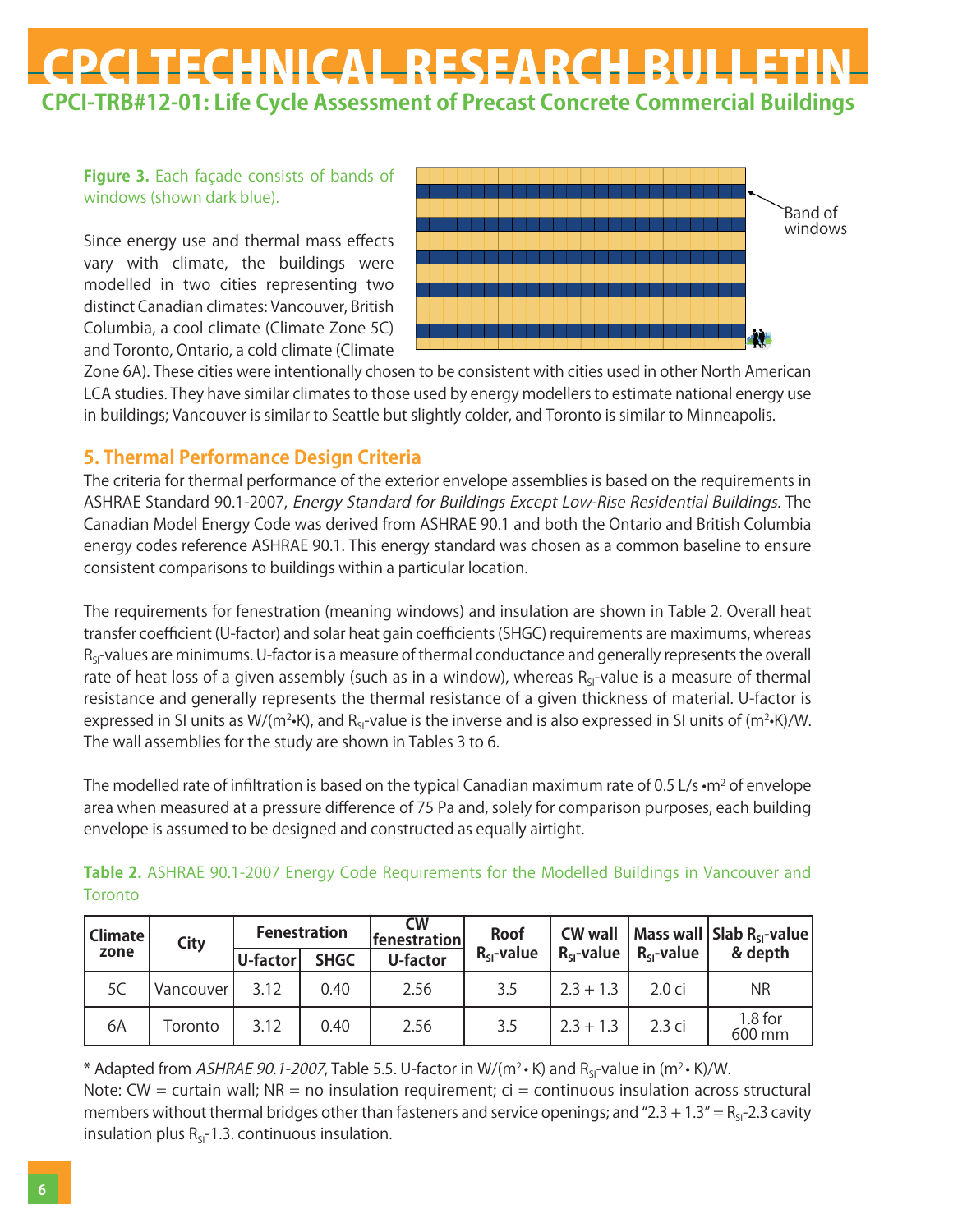Table 3. Insulated Precast Walls (Pib) Used to Meet Building Energy Code Requirements (Includes Option with Thin-Brick Veneer)

|                                        |                                           | $R_{\rm SI}$ -value |                |
|----------------------------------------|-------------------------------------------|---------------------|----------------|
| Layer (outside to inside)              | <b>Material</b>                           | <b>Vancouver</b>    | <b>Toronto</b> |
| Exterior air film                      | Air, 24 km/h wind                         | 0.03                | 0.03           |
| Precast concrete exterior wythe        | Concrete, 50 mm (75 mm for thin-brick)    | 0.03                | 0.03           |
| Drainage plane                         | Air space                                 | minimal             | minimal        |
|                                        | Extruded polystyrene, thickness, mm       | 60                  | 70             |
| Rigid insulation, continuous           | Extruded polystyrene, $R_{\rm SI}$ -value | 2.03                | 2.38           |
| Precast concrete interior wythe        | Concrete, 75 mm.                          | 0.03                | 0.03           |
| Thermal break air space                | Air space                                 | minimal             | minimal        |
| Framing                                | Steel stud and air space, 65 mm           | 0.14                | 0.14           |
| Interior finish                        | Gypsum wallboard, 16 mm                   | 0.10                | 0.10           |
| Interior air film                      | Air, horizontal heat flow                 | 0.12                | 0.12           |
| Total $R_{si}$ -value, $m^2 \cdot K/W$ |                                           |                     | 2.83           |
| U-factor, $W/m^2 \cdot K$              |                                           |                     | 0.35           |

\* R<sub>SI</sub>-value except where noted; R<sub>SI</sub>-value in (m<sup>2</sup> • K)/W; U-factor in W/(m<sup>2</sup> • K); and R<sub>SI</sub>-value of layers containing framing includes the effect of thermal bridging which reduced thermal performance.

### **Table 4.** Conventional Precast Walls (P) Used to Meet Building Energy Code Requirements

|                                        |                                       | $R_{SI}$ -value* |                |
|----------------------------------------|---------------------------------------|------------------|----------------|
| Layer (outside to inside)              | <b>Material</b>                       | <b>Vancouver</b> | <b>Toronto</b> |
| Exterior air film                      | Air, 24 km/h wind                     | 0.03             | 0.03           |
| Precast single wythe                   | Concrete, 150 mm                      | 0.07             | 0.07           |
|                                        | Extruded polystyrene, thickness, mm   | 60               | 70             |
| Rigid insulation, continuous           | Extruded polystyrene, $R_{SI}$ -value | 2.03             | 2.38           |
| Thermal break air space                | Air space                             | minimal          | minimal        |
| Framing                                | $65 \text{ mm}$                       | 0.14             | 0.14           |
| Interior finish                        | Gypsum wallboard, 16 mm               | 0.10             | 0.10           |
| Interior air film                      | Air, horizontal heat flow             | 0.12             | 0.12           |
| Total $R_{si}$ -value, $m^2 \cdot K/W$ |                                       |                  | 2.83           |
| U-factor, $W/m^2 \cdot K$              | 0.4                                   | 0.35             |                |

\* R<sub>SI</sub>-value except where noted; R<sub>SI</sub>-value in (m<sup>2</sup> • K)/W; U-factor in W/(m<sup>2</sup> • K); and R<sub>SI</sub>-value of layers containing framing includes the effect of thermal bridging which reduced thermal performance.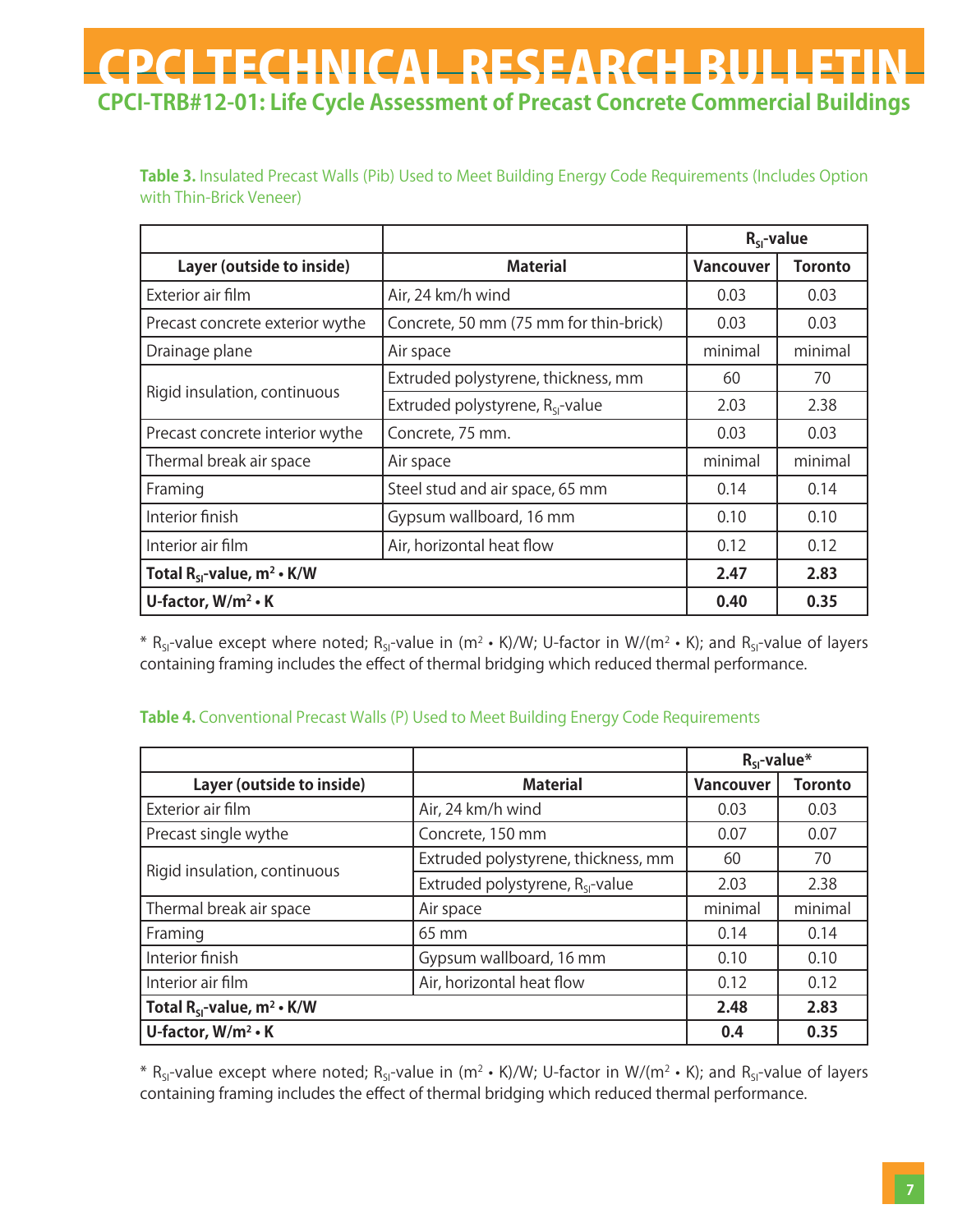|                                        |                                   |                  | $R_{SI}$ -value* |
|----------------------------------------|-----------------------------------|------------------|------------------|
| Layer (outside to inside)              | <b>Material</b>                   | <b>Vancouver</b> | <b>Toronto</b>   |
| Exterior air film                      | Air, 24 km/h wind                 | 0.03             | 0.03             |
| Face brick                             | Brick, 90 mm                      | 0.10             | 0.10             |
| Drainage plane                         | 25 mm air space, vented           | 0.08             | 0.08             |
| Semi-rigid insulation, continuous      | Rock wool, thickness varies, mm   | 70               | 80               |
|                                        | Rock wool, R <sub>si</sub> -value | 2.00             | 2.37             |
| Weather resistant barrier              | Self-adhered membrane             | minimal          | minimal          |
| Exterior sheathing                     | 16 mm DensGlass Gold              | 0.10             | 0.10             |
| Framing                                | Steel stud and air space, 90 mm   | 0.14             | 0.14             |
| Vapour barrier                         | Polyethylene                      | minimal          | minimal          |
| Interior finish                        | Gypsum wallboard, 16 mm           | 0.10             | 0.10             |
| Interior air film                      | Air, horizontal heat flow         | 0.12             | 0.12             |
| Total $R_{si}$ -value, $m^2 \cdot K/W$ | 2.66                              | 3.03             |                  |
| U-factor, W/m <sup>2</sup> · K         | 0.38                              | 0.33             |                  |

### **Table 5.** Brick on Steel Stud Backup Walls (S) Used to Meet Building Energy Code Requirements

\* R<sub>SI</sub>-value except where noted; R<sub>SI</sub>-value in (m<sup>2</sup> • K)/W; U-factor in W/(m<sup>2</sup> • K); and R<sub>SI</sub>-value of layers containing framing includes the effect of thermal bridging which reduced thermal performance.

#### **Table 6.** Curtain Walls - Spandrel Areas Only (CW) Used to Meet Building Energy Code Requirements

|                                        |                                   |                  | $R_{SI}$ -value* |
|----------------------------------------|-----------------------------------|------------------|------------------|
| Layer (outside to inside)              | <b>Material</b>                   | <b>Vancouver</b> | <b>Toronto</b>   |
| Exterior air film                      | Air, 24 km/h wind                 | 0.03             | 0.03             |
| Spandrel panel                         | Opaque glass                      | minimal          | minimal          |
| Air space                              | Air space                         | 0.18             | 0.18             |
| Semi-rigid insulation in spandrel      | Rock wool, thickness, mm          | 80               | 80               |
| backpan                                | Rock wool, R <sub>si</sub> -value | 2.29             | 2.29             |
| Semi-rigid insulation, continuous      | Rock wool, thickness, mm          | 50               | 50               |
|                                        | Rock wool, R <sub>si</sub> -value | 1.33             | 1.33             |
| Framing                                | Steel stud and air space, 65 mm   | 0.14             | 0.14             |
| Vapour barrier                         | Foil facing                       | none             | none             |
| Interior finish                        | Gypsum wallboard, 16 mm           | 0.10             | 0.10             |
| Interior air film                      | Air, horizontal heat flow         | 0.12             | 0.12             |
| Total $R_{si}$ -value, $m^2 \cdot K/W$ | 4.19                              | 4.19             |                  |
| U-factor, W/m <sup>2</sup> · K         | 0.24                              | 0.24             |                  |

\* R<sub>SI</sub>-value except where noted; R<sub>SI</sub>-value in (m<sup>2</sup> • K)/W; U-factor in W/(m<sup>2</sup> • K); and R<sub>SI</sub>-value of layers containing framing includes the effect of thermal bridging which reduced thermal performance.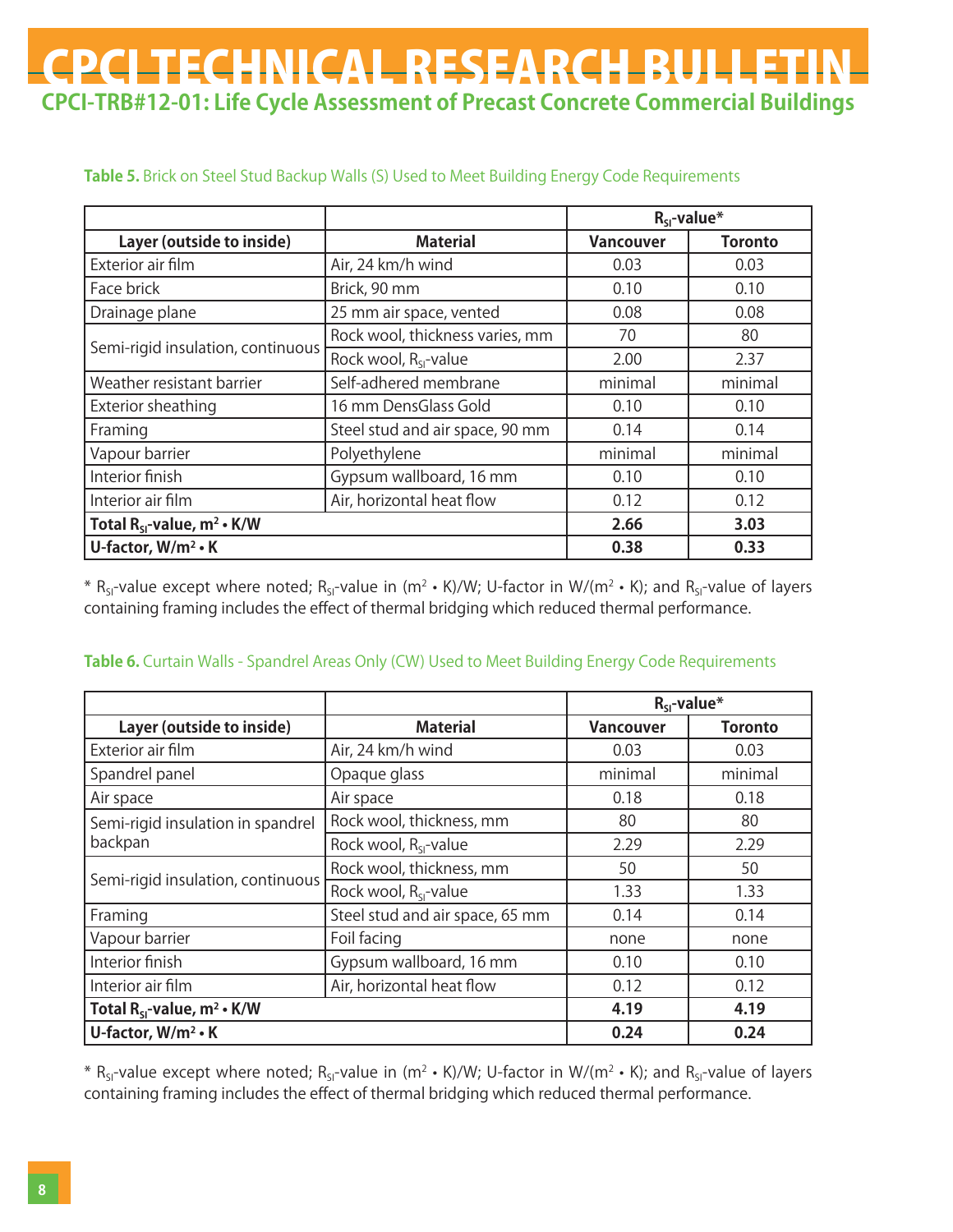### **6. Annual Energy Use**

Annual energy use was calculated using "whole-building energy simulation". In whole-building energy simulation, a thermodynamic model of a building is created, and software simulates the operation and response of the building. Whole-building energy software perform these steps: (1) calculation of the heating and cooling loads of each space in a building over a defined period such as a typical year, (2) simulation of operation and response of the equipment and systems that control temperature and humidity and distribute heating, cooling and ventilation to the building, and (3) modelling the energy conversion equipment that uses fuel and electricity to provide the required heating, cooling and electricity.

The buildings were modelled with EnergyPlus™ whole-building energy simulation software developed by the U.S. Department of Energy. It simulates the complex interactions between climate; internal gains from lights, people, and equipment; building form and fabric; HVAC systems; and renewable energy systems.

The modelled thermal performance of the opaque portions of the building envelope takes into account thermal bridging where steel framing, fasteners, connectors, and anchors penetrate insulation layers (and aluminum in the case of curtain wall), and where insulation is discontinuous at the edge of floor slabs. Consequently for final modelling purposes the *effective* R<sub>SI</sub>-value is reduced from those presented **earlier.** The percentage reduction is based on a combination of sources; calculations provided by the Canadian Precast/Prestressed Concrete Institute (CPCI) for the precast concrete walls, calculations from curtain wall manufacturer published information (for the curtain wall), ASHRAE 90.1-2007 (for all walls), and building envelope consultant Morrison Hershfield project experience (CPCI 2012) for all walls. The asmodelled U-factors and overall  $R<sub>q</sub>$ -values (1/U) are shown in Table 7.

In the curtain wall, insulation effectiveness in the spandrel areas is reduced by 50% due to thermal bridging through horizontal and vertical mullions exposed to the exterior. The insulation effectiveness of continuous interior insulation for curtain wall is reduced by 50% due to a combination of thermal bridging through horizontal mullions exposed to the interior and the discontinuity in insulation at the edge of floor slabs. In the brick walls, brick ties reduce the insulation effectiveness by 23% and the steel brick angle (offset on struts) at the slab edge further reduces insulation effectiveness by 10%. In the conventional precast concrete wall, steel connectors that penetrate the mostly continuous insulations reduce the insulation effectiveness by 6%. In the wall panels, steel connectors that penetrate the mostly continuous insulation reduce the insulation effectiveness by 7%.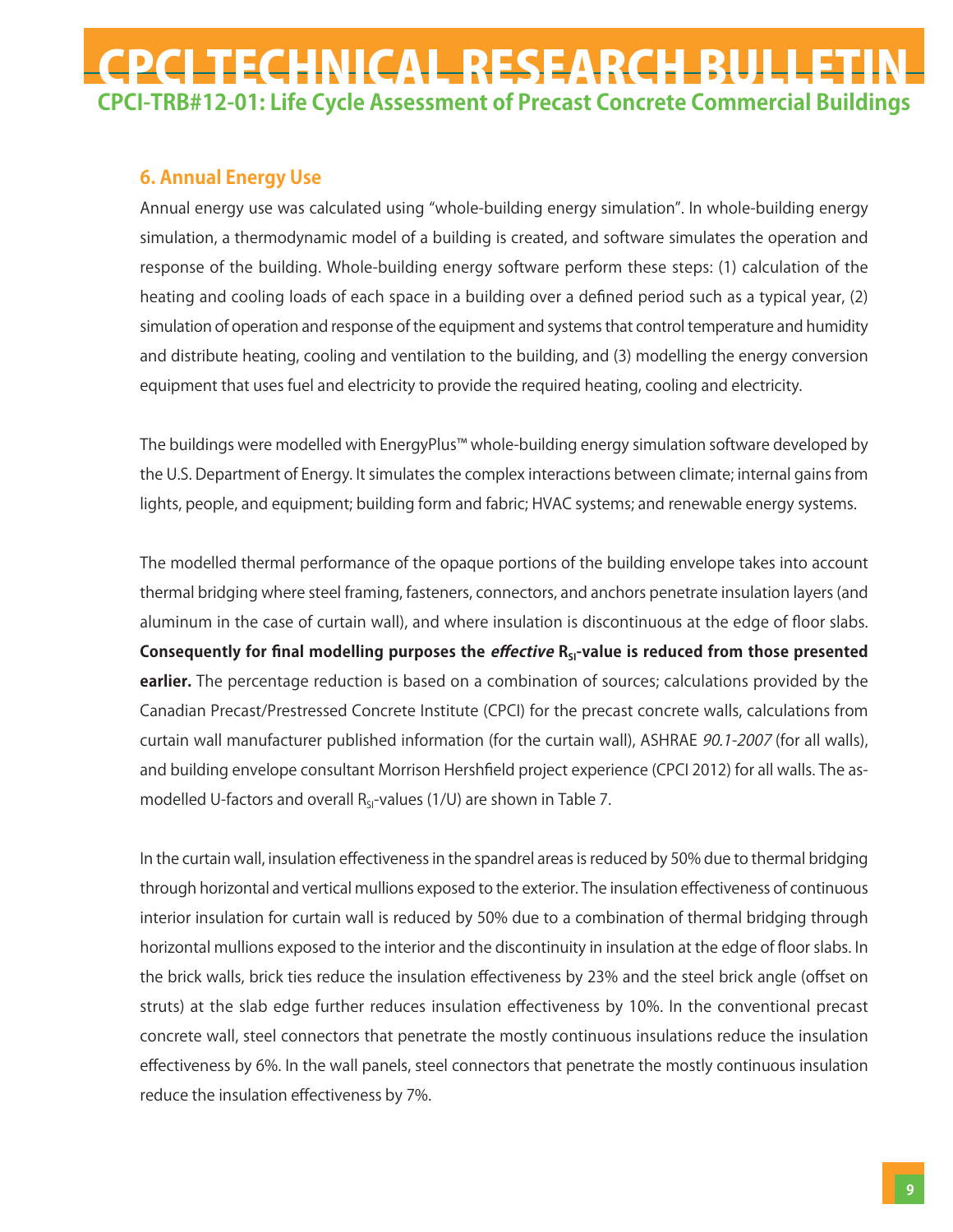### **Table 7**. As-Modelled "Effective" U-factors and  $R_{SI}/R$ -values

| <b>City</b>      | <b>Building Envelope</b>                                  | Wall U-<br>factor | <b>Wall U-factor</b>       | <b>Overall wall</b><br>$ R_{\rm SI}$ -value (1/U) | <b>Overall wall</b><br>$R$ -value $(1/U)$ |
|------------------|-----------------------------------------------------------|-------------------|----------------------------|---------------------------------------------------|-------------------------------------------|
|                  |                                                           | $W/m^2 \cdot K$   | Btu/hr•ft <sup>2</sup> •°F | $m^2$ -K/W                                        | hr•ft <sup>2</sup> •°F/Btu                |
|                  | Curtain wall (CW)                                         | 0.433             | 0.0763                     | 2.31                                              | 13.1                                      |
|                  | Brick and steel stud (S)                                  | 0.498             | 0.0877                     | 2.01                                              | 11.4                                      |
| <b>Vancouver</b> | Precast concrete (P)                                      | 0.424             | 0.0747                     | 2.36                                              | 13.4                                      |
|                  | Insulated precast concrete (Pi)                           | 0.430             | 0.0757                     | 2.33                                              | 13.2                                      |
|                  | Insulated precast concrete and<br>thin-brick veneer (Pib) | 0.428             | 0.0754                     | 2.34                                              | 13.3                                      |
|                  | Curtain wall (CW                                          | 0.433             | 0.0763                     | 2.31                                              | 13.1                                      |
|                  | Brick and steel stud (S)                                  | 0.444             | 0.0782                     | 2.25                                              | 12.8                                      |
| <b>Toronto</b>   | Precast concrete (P)                                      | 0.372             | 0.0655                     | 2.69                                              | 15.3                                      |
|                  | Insulated precast concrete (Pi)                           | 0.376             | 0.0662                     | 2.66                                              | 15.1                                      |
|                  | Insulated precast concrete and<br>thin-brick veneer (Pib) | 0.374             | 0.0659                     | 2.67                                              | 15.2                                      |

Annual energy use (by end-use), as determined by the energy simulation software, is presented in Table 8 (Vancouver) and Table 9 (Toronto). The results for both locations show relatively similar values for annual site energy use regardless of envelope, with the precast envelope options (P-P, Pi-P, and Pib-P) having the lowest overall site energy use by approximately 1% compared to curtain wall (CW-P) or brick and steel stud (S-P). Total Site Energy Use is shown in Figure 4.



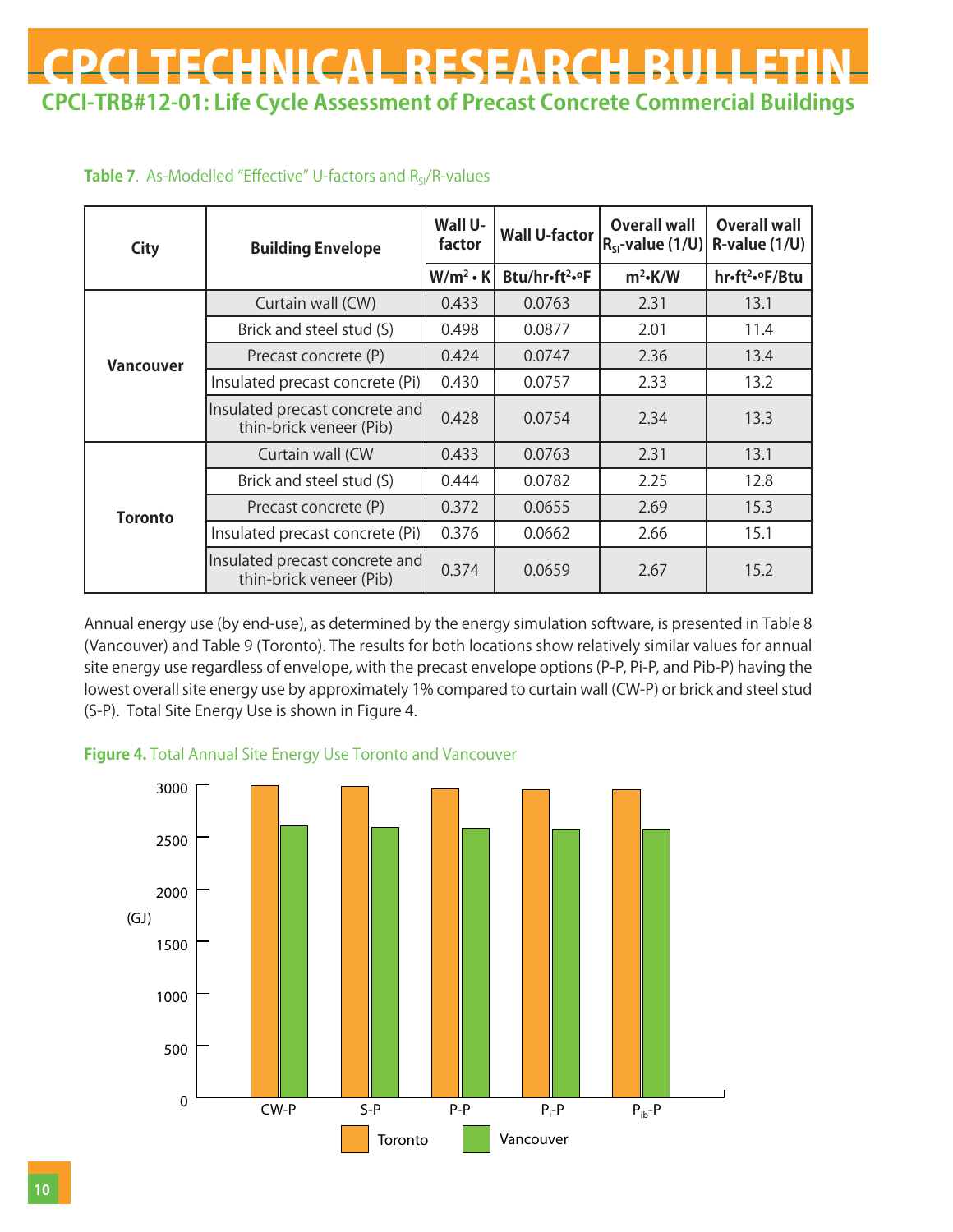|                          | <b>Annual Site Energy Use (GJ)</b> |       |         |      |       |  |
|--------------------------|------------------------------------|-------|---------|------|-------|--|
| <b>Building</b>          | <b>CW-P</b>                        | $S-P$ | $P - P$ | Pi-P | Pib-P |  |
| Heating                  | 446                                | 436   | 427     | 420  | 417   |  |
| Cooling                  | 118                                | 115   | 115     | 114  | 114   |  |
| Interior Lighting        | 610                                | 610   | 610     | 610  | 610   |  |
| <b>Exterior Lighting</b> | 232                                | 232   | 232     | 232  | 232   |  |
| Interior Equipment       | 908                                | 908   | 908     | 908  | 908   |  |
| Elevators                | 165                                | 165   | 165     | 165  | 165   |  |
| Fans                     | 72                                 | 71    | 71      | 70   | 70    |  |
| Pumps                    | 0.4                                | 0.4   | 0.4     | 0.4  | 0.4   |  |
| <b>Water Systems</b>     | 54                                 | 54    | 54      | 54   | 54    |  |
| <b>Total</b>             | 2606                               | 2592  | 2583    | 2574 | 2571  |  |

### **Table 8.** Annual Site Energy Use by End-Use, Vancouver

#### **Table 9.** Annual Site Energy Use by End-Use, Toronto

|                          | <b>Annual Site Energy Use (GJ)</b> |       |       |      |       |  |
|--------------------------|------------------------------------|-------|-------|------|-------|--|
| <b>Building</b>          | <b>CW-P</b>                        | $S-P$ | $P-P$ | Pi-P | Pib-P |  |
| Heating                  | 735                                | 730   | 705   | 702  | 701   |  |
| Cooling                  | 205                                | 203   | 203   | 202  | 202   |  |
| Interior Lighting        | 610                                | 610   | 610   | 610  | 610   |  |
| <b>Exterior Lighting</b> | 233                                | 233   | 233   | 233  | 233   |  |
| Interior Equipment       | 908                                | 908   | 908   | 908  | 908   |  |
| Elevators                | 165                                | 165   | 165   | 165  | 165   |  |
| Fans                     | 78                                 | 77    | 77    | 76   | 76    |  |
| Pumps                    | 0.4                                | 0.4   | 0.4   | 0.4  | 0.4   |  |
| <b>Water Systems</b>     | 58                                 | 58    | 58    | 58   | 58    |  |
| Total                    | 2992                               | 2984  | 2958  | 2954 | 2953  |  |

### **7. Life Cycle Modelling**

The LCI and LCIA modeling software used was *SimaPro* version 7.3.0, 2011. Each building constituent element (material, product, or process) is modelled independently from cradle-to-grave. These elements are then combined to comprise a complete building subassembly. Finally, each of these building subassemblies is then combined to model the complete building structure and envelope as constructed on-site (See Table 10). The buildings are modelled for 60 and 73 year service lives. 73-years is the median life for large commercial buildings supported by literature (US DOE 2008), however when performing an LCA of buildings in Canada, it is common practice to assume a 60-year life. For example, the default life in the Athena® EcoCalculator is 60 years. This bulletin presents the 60 year results.

The model also considers the environmental impact associated with maintenance for each material and assembly. The primary source of information used for maintenance was the Athena® report, Maintenance, Repair and Replacement Effects for Envelope Materials (Athena 2002), which describes:

- Maintenance stage activities for each assembly
- Material and energy usage, and the rate at which activities occur
- Construction waste factors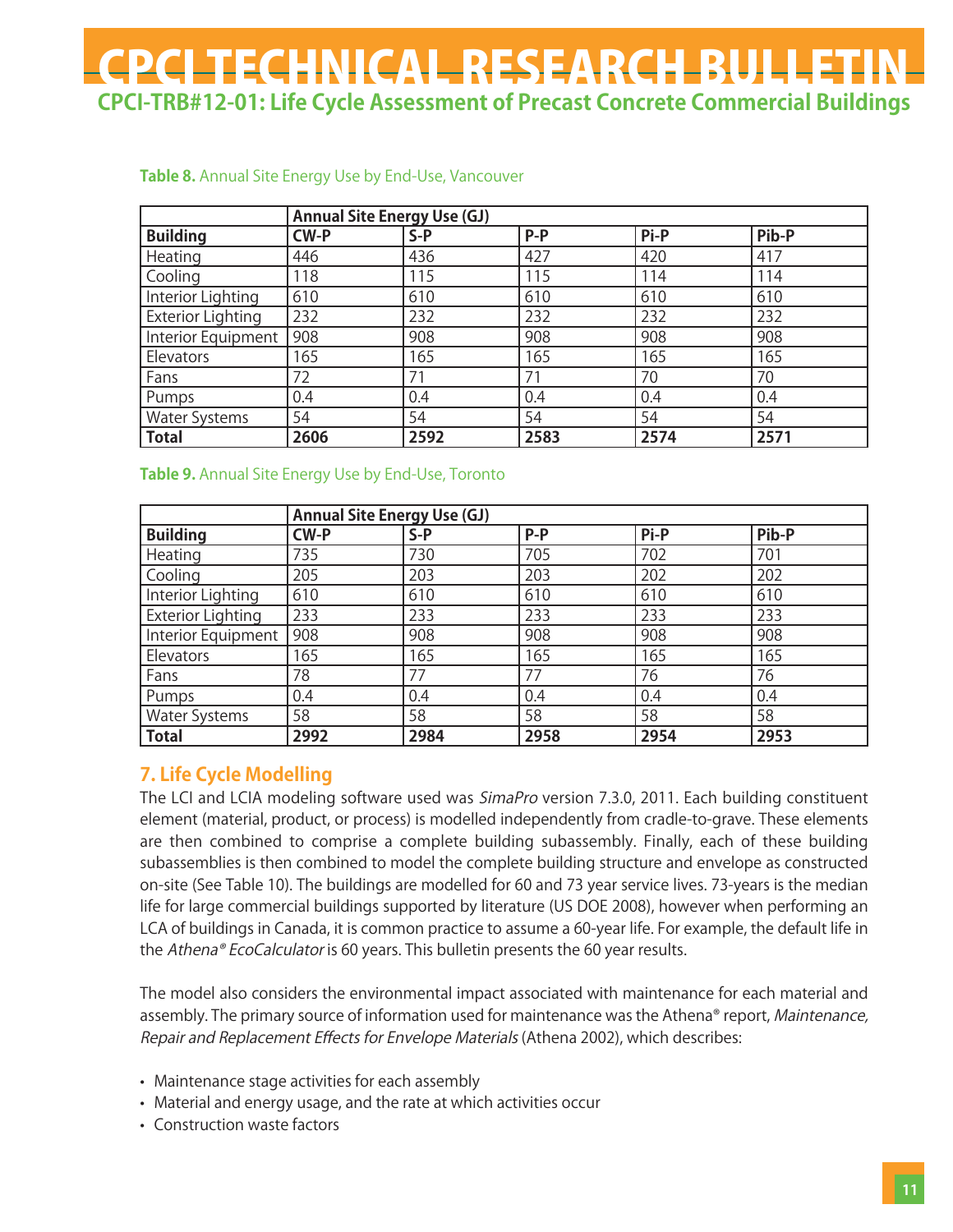Eight assemblies were identified as undergoing maintenance:

- 1. Interior partitions (all cases)
- 2. Roof waterproofing system (all cases)
- 3. Windows (all cases except buildings with curtain wall)
- 4. Curtain wall
- 5. Brick and steel stud wall
- 6. Conventional precast panel wall
- 7. Insulated precast panel wall
- 8. Insulated precast with brick veneer panel wall

### **Table 10.** Precast Subassemblies Modelled

| 1.<br>2.<br>3.<br>4.<br>5.       | <b>Curtain wall/precast concrete (CW-P)</b><br>Footings and exterior wall foundation (for concrete structures)<br>Curtain wall<br>Precast concrete beams and columns<br>Hollow-core floors<br>Elevator and stairwell walls (all concrete buildings)                                                                                          |
|----------------------------------|----------------------------------------------------------------------------------------------------------------------------------------------------------------------------------------------------------------------------------------------------------------------------------------------------------------------------------------------|
| 1.<br>2.<br>3.<br>4.<br>5.<br>6. | Brick and steel stud/precast concrete (S-P)<br>Footings and exterior wall foundation (for concrete structures)<br><b>Brick and steel stud</b><br>Windows (not curtain wall)<br>Precast concrete beams and columns<br>Hollow-core floors<br>Elevator and stairwell walls (all concrete buildings)                                             |
| 1.<br>2.<br>3.<br>4.<br>5.<br>6. | Precast concrete/precast concrete (P-P)<br>Footings and exterior wall foundation (for concrete structures)<br>Precast concrete (conventional panel)<br>Windows (not curtain wall)<br>Precast concrete beams and columns<br>Hollow-core floors<br>Elevator and stairwell walls (all concrete buildings)                                       |
| 1.<br>2.<br>3.<br>4.<br>5.<br>6. | Insulated precast concrete/precast concrete (Pi-P)<br>Footings and exterior wall foundation (for concrete structures)<br>Insulated precast concrete<br>Windows (not curtain wall)<br>Precast concrete beams and columns<br>Hollow-core floors<br>Elevator and stairwell walls (all concrete buildings)                                       |
| 1.<br>2.<br>3.<br>4.<br>5.<br>6. | Insulation precast concrete with brick veneer/precast concrete (Pib-P)<br>Footings and exterior wall foundation (for concrete structures)<br>Insulated precast concrete with brick veneer<br>Windows (not curtain wall)<br>Precast concrete beams and columns<br>Hollow-core floors<br>Elevator and stairwell walls (all concrete buildings) |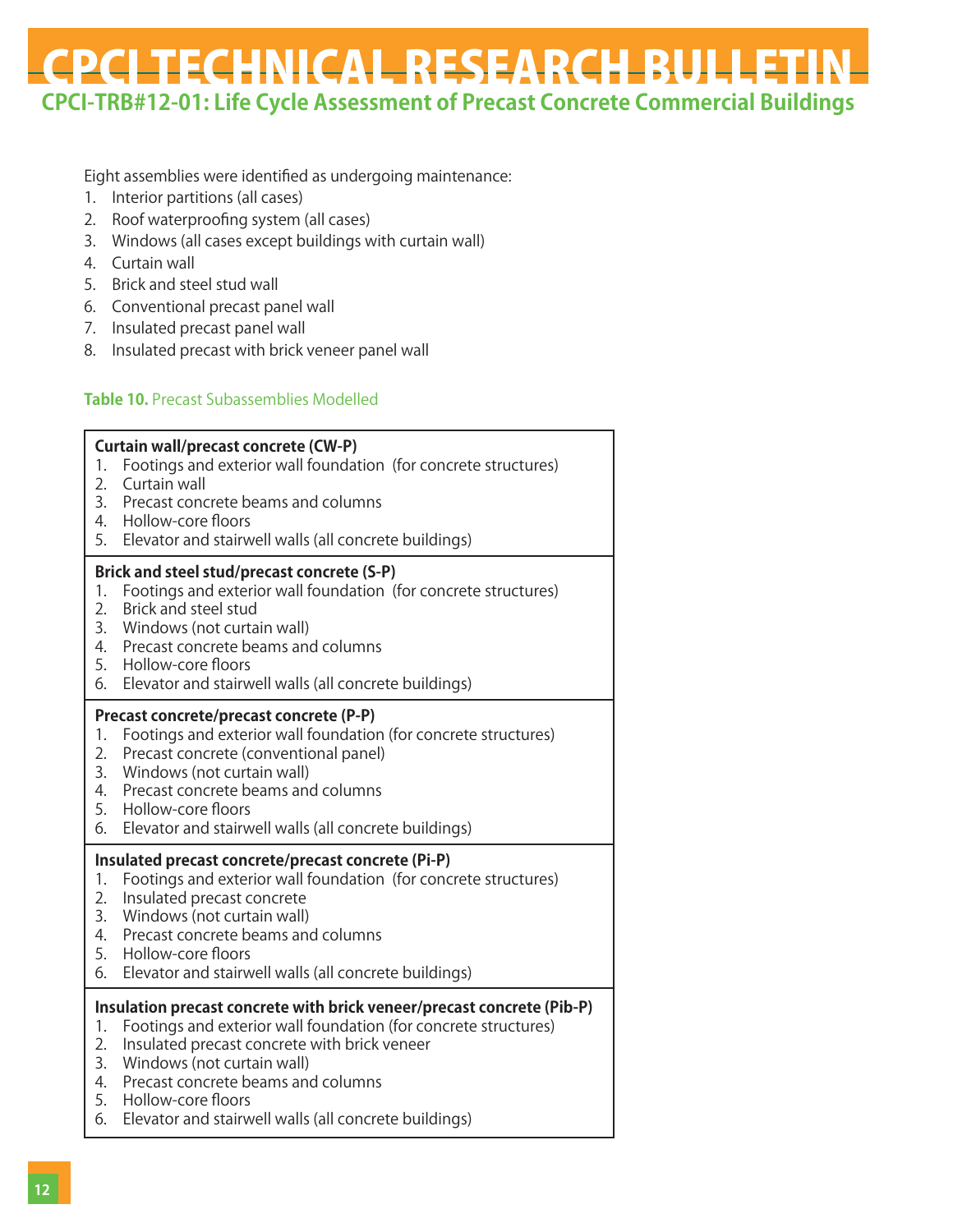Maintenance of precast concrete panels is based on Morrison Hershfieldʻs standard recommendations in Building Envelope Maintenance Manuals (CPCI 2012). A building envelope maintenance manual provides a schedule of maintenance activities to ensure building envelope components perform as intended throughout their service life. Standard recommendations are based on decades of building envelope experience, manufacturer's installation instructions, material warranties, and industry best-practice.

The primary source for material quantities is the original design and construction take-offs. The take-offs were adjusted according to information from the referenced Athena report. For construction waste factors not included in the report, waste factors used for the construction stage were assumed. Total maintenance stage material and energy inputs over the course of the service life were calculated with the following equation:

$$
Q_{m,n}
$$
 tot =  $Q_{m,n}$  \* (SL – P<sub>n</sub>) / P<sub>n</sub> \* (100+WF<sub>m</sub>)/100

Where,  $m =$  material or energy  $n =$  maintenance stage activity  $Q_{mn}$  = quantity of material or energy m and activity n SL= building service life (years)  $P_n$  = activity rate for activity n (years)  $WF_m$  = waste factor for material or energy m (%)

Note that the equation allocates only a percentage of the energy and material usage in the final maintenance activity period to the life cycle. For example, if the quantity of material used in a particular maintenance activity is 1 tonne, the service life of the building is 73 years, the activity rate is 20 years, and the waste factor for the material is 5%, then 2.78 tonnes of material is allocated for maintenance over the building's life cycle as follows:  $Q_{m,n}$  tot = 1  $*(73 - 20)$  / 20  $*(100 + 5)$  / 100 = 2.78 tonnes. That is, the first maintenance activity starts after 20 years, then 1.05 tonnes are allocated for years 20 to 40, 1.05 tonnes for years 40 to 60, and 0.68 tonnes for years 60 to 73.

The end-of-life scenarios for the reuse, recycling and land filling of all materials are defined in Table 11 for both Vancouver and Toronto. These end-of-life scenarios were chosen to be consistent with the City of Toronto 3Rs Regulation for construction and demolition of buildings over 2000 m<sup>2</sup> tonnes of material is allocated. One exception is drywall, assumed to be 100% recycled in Vancouver since it is prohibited to dispose of gypsum at the Vancouver Landfill (City of Vancouver 2009).

| <b>Material</b>                      | <b>Reused</b> | <b>Recycled</b>           | <b>Landfilled</b> |
|--------------------------------------|---------------|---------------------------|-------------------|
| Brick and concrete <sup>1</sup>      | 0%            | 100%                      | 0%                |
| Drywall <sup>2</sup>                 | 0%            | 15%                       | 85%               |
| Stee <sup>3</sup>                    | 0%            | $RR = 98\%$ (S) & 70% (R) | 2% (S) & 30% (R)  |
| Aluminum <sup>4</sup>                | 0%            | $RR = 95%$                | 5%                |
| Glass & other materials <sup>5</sup> | 0%            | 0%                        | 100%              |

|  |  | Table 11. Construction and Demolition Waste End-of-Life Scenarios (Vancouver and Toronto)* |  |
|--|--|--------------------------------------------------------------------------------------------|--|
|  |  |                                                                                            |  |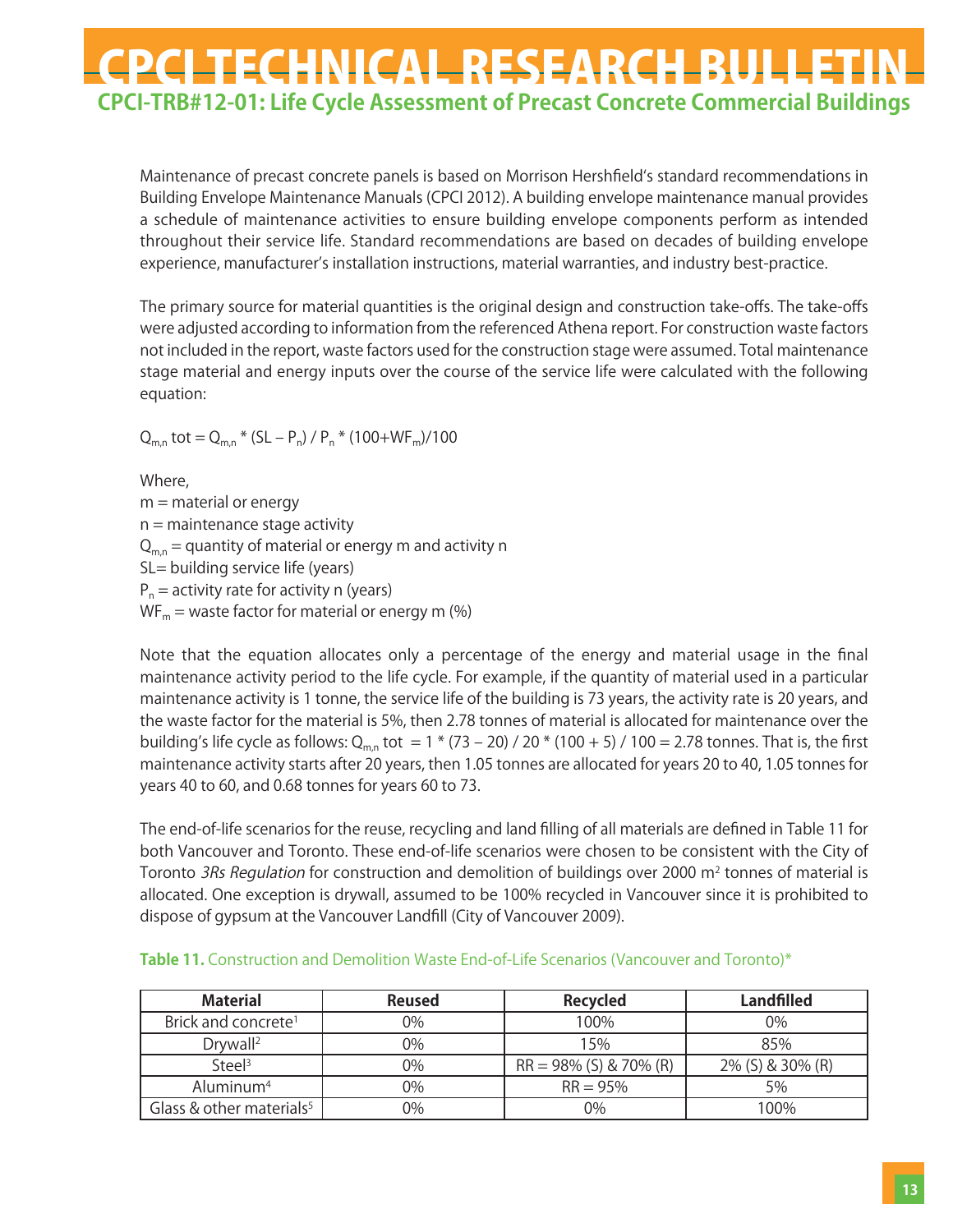\*Notes:

- 1. Assume all brick and concrete crushed on-site with 50% remaining on site as fill and the remainder trucked off-site 60 km to bbe used as a substitute for aggregate.
- 2. Assume gypsum on-site construction off-cuts are recycled (100%), with the remainder sent to landfill. Drywall in Vancouver is 100% recycled.
- 3. SRI 2011 data and WSA 2008 LCI EOL modeling are applied for structural and reinforcing steel products.
- 4. IAI 2007 and EAA 2008 data and LCI EOL modeling are applied for aluminum products.
- 5. Assume all float glass is landfilled (window or curtain wall).

### **8. Life Cycle Impact Analysis (LCIA)**

Table 12 shows the impact categories and the characterization method used in the research study. TRACI is the U.S. EPA Tool for the Reduction and Assessment of Chemical and Other Environmental Impacts. The methodologies underlying TRACI reflect state-of-the-art developments and best available practice for lifecycle impact assessment (LCIA) in the United States (Bare et al, 2003).

| <b>Impact category</b>                                  | Unit equivalence<br><b>basis</b><br>(indicator result) | Source of the<br>characterization<br>method | <b>Level of site</b><br>specificity<br>selected |
|---------------------------------------------------------|--------------------------------------------------------|---------------------------------------------|-------------------------------------------------|
| Global warming                                          | kg $CO2$ - equivalents                                 | <b>TRACI</b>                                | Global                                          |
| Acidification                                           | kg H+                                                  | <b>TRACI</b>                                | North America                                   |
| Ozone depletion                                         | kg CFC-11                                              | <b>TRACI</b>                                | Global                                          |
| Eutrophication                                          | kg N water                                             | <b>TRACI</b>                                | North America                                   |
| Respiratory effects                                     | kg PM2.5                                               | <b>TRACI</b>                                | North America                                   |
| Photochemical smog                                      | kg ethylene                                            | <b>TRACI</b>                                | North America                                   |
| Solid waste                                             | kg                                                     | Sum of LCI flows                            | North America                                   |
| Water use                                               | kg                                                     | Sum of LCI flows                            | North America                                   |
| Abiotic resource depletion, excluding energy            | kg antimony/yr                                         | <b>CML 2001</b>                             | Global                                          |
| Total primary energy*                                   | MJ                                                     |                                             |                                                 |
| Non-renewable, fossil <sup>+</sup>                      | MJ                                                     |                                             |                                                 |
| Non-renewable, nuclear <sup>+</sup>                     | MJ                                                     |                                             |                                                 |
| Renewable (solar, wind, hydro, geothermal) <sup>+</sup> | MJ                                                     | CED adapted                                 | Global                                          |
| Renewable (biomass) <sup>+</sup>                        | MJ                                                     |                                             |                                                 |
| Feedstock, fossil <sup>+</sup>                          | MJ                                                     |                                             |                                                 |
| Feedstock, biomass <sup>+</sup>                         | MJ                                                     |                                             |                                                 |

### **Table 12.** Selected Environmental Impact Categories

\* Both the site-specific and the upstream waste realted to electricity production; fossil fuels pre-combustion; and oil, grease, and lubricants production are accounted for in the LCA study.

† Sub-set of primary energy.

The assessments of precast products include prestressed hollow-core floor slab, and conventionally reinforced precast wall panel, column and beam products. Table 13 provides a typical comparison of the LCIA results for the precast products at the gate of the precast plant on a volumetric basis.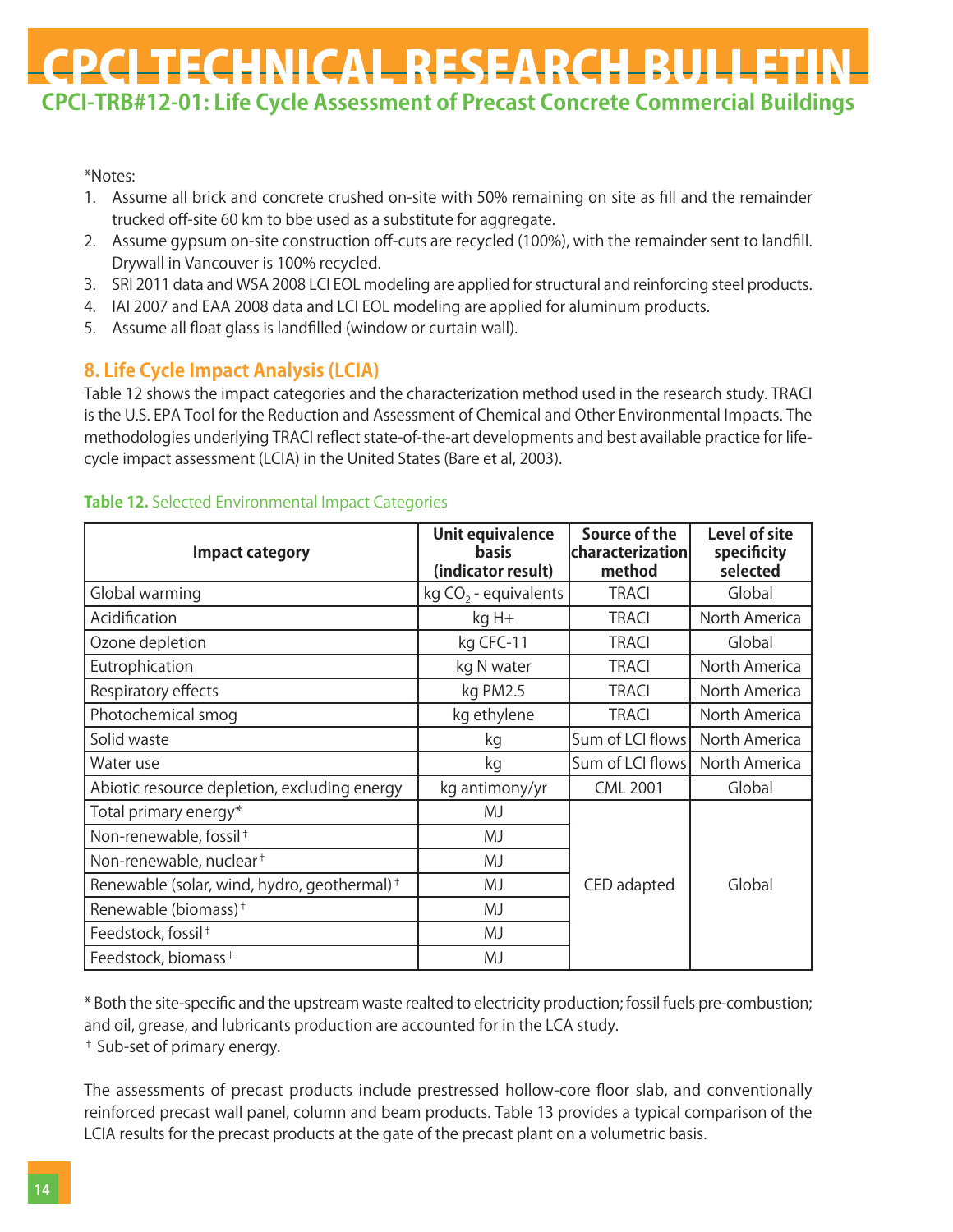The data show a small difference in impacts between the two product types. Each cubic meter of precast product embodies between 5,059 MJ and 5,402 MJ of primary energy, almost all of which is derived from non-renewable fossil fuels. In addition, the cradle-to-gate global warming potential of the two products is quite similar, varying between 482 kg and 512 kg (CO<sub>2</sub> equivalent basis) per m<sup>3</sup> of product, or 6% difference. All other environmental impact indicators and reported inventory flows are similar in their order of magnitude. The life cycle environmental impacts of precast concrete products are driven by their cement content. For example, cement content is responsible for 63 to 66% of the total GWP and 42 to 43% of the TPE. Precast plant operations are also important accounting for  $14 - 18%$  of GWP and 28 to 35% of the TPE of precast concrete products, depending on the location.

| <b>Unit</b><br><b>Impact category</b> |                | <b>Hollow-core</b> | <b>Precast concrete wall</b><br>panel, columns, beams |
|---------------------------------------|----------------|--------------------|-------------------------------------------------------|
| Global warming                        | $kg CO$ , eq.  | 482                | 512                                                   |
| Acidification                         | H+ moles eq.   | 128                | 136                                                   |
| Respiratory effects                   | kg PM2.5 eg.   | 0.85               | 0.91                                                  |
| Eutrophication                        | kg Neg.        | 0.071              | 0.075                                                 |
| Photochemical smog                    | kg NOx eq.     | 0.739              | 0.749                                                 |
| Solid waste                           | kg             | 93.7               | 93.9                                                  |
| Water use                             | m <sup>3</sup> | 0.836              | 0.914                                                 |
| Abiotic resource depletion            | kg Sb eq.      | 2.79E-04           | 3.01E-04                                              |
| Ozone depletion                       | CFC-11 eq.     | 4.35E-08           | 2.08E-07                                              |
| Total primary energy                  | MJ             | 5,059.2            | 5,402.9                                               |
| Non-renewable, fossil                 | MJ             | 4,455.0            | 4,772.6                                               |
| Non-renewable, nuclear                | MJ             | 274.0              | 289.2                                                 |
| Renewable (SWHG)**                    | MJ             | 317.1              | 327.8                                                 |
| Renewable, biomass                    | MJ             | 13.02              | 13.20                                                 |
| Feedstock, fossil                     | MJ             | 0                  | 0                                                     |

#### Table 13. Typical Cradle-to-Gate LCIA Results\* for Two Precast Product Groupings [per m<sup>3</sup>] \*\*\*

- Includes steel reinforcement.
- \*\* SWHG = solar, wind, hydro and geothermal.
- \*\*\* Appendix A includes the environmental data sheets for the four precast products in Vancouver and **Toronto**

The whole building "cradle to grave" LCIA results for the baseline building in Toronto (Precast envelope on precast structure, P-P) on absolute and percent basis by life cycle stage (manufacturing, construction, maintenance, operating energy, and end-of-life) are presented in Table 14 and Table 15. The data show:

- Total global warming potential is 15,877,690 kg  $CO<sub>2</sub>$  eq. Of this, 89% is from operating energy; from the extraction, manufacture, delivery, and use of energy for heating, cooling, ventilating, lighting, elevators, office equipment, and hot water during operating of the building. Manufacturing the materials and systems that make up the building itself is responsible for only 9% and maintenance is responsible for 2%. Construction and end-of-life are less than 1%.
- Total primary energy is 547,800,690 MJ, which consists mostly of 91% non-renewable energy and 8% renewable energy. Non-renewable energy consists of 41% fossil and 51% nuclear.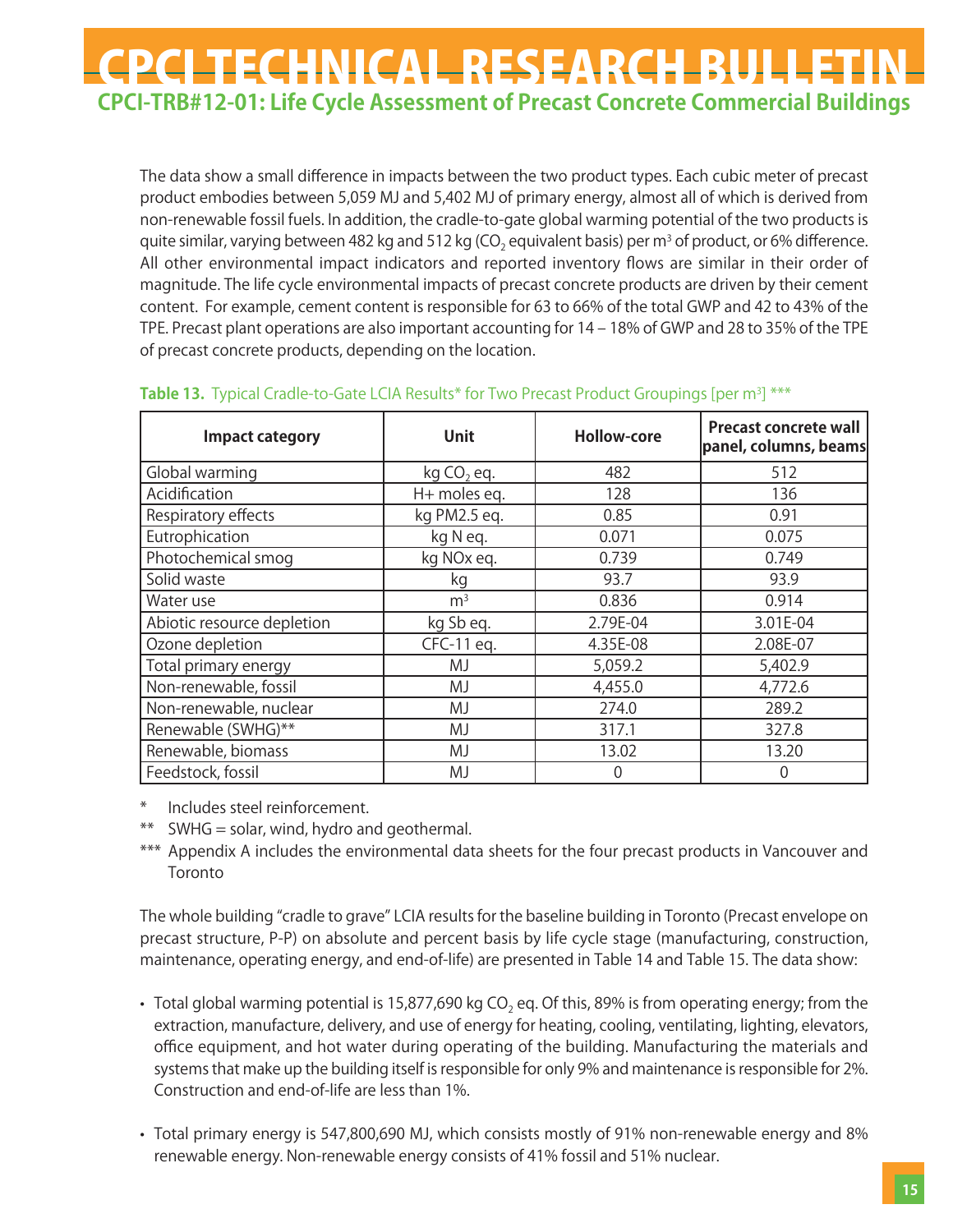- The life cycle stage of operating energy is responsible for more than 80% of the impacts in global warming, acidification, respiratory effect, eutrophication, water use, total primary energy, non-renewable energy, and renewable energy.
- Most of the solid waste generated is associated with operating energy (69%) and the remainder comes from manufacturing (32%).
- Ozone depletion is split as 54% manufacturing and 46% maintenance.
- All end-of-life impacts are 1% or less. Some end-of-life effects contribute to reducing impacts. These impacts (shown with a minus sign) arise out of the beneficial reuse and recycling of some materials. Reuse and recycling offset the need for extracting and processing virgin materials.

| Impact category            | Unit                   | Total        | Manufacturing | Construction | Maintenance  | Operating energy | End of life    |
|----------------------------|------------------------|--------------|---------------|--------------|--------------|------------------|----------------|
| Global warming             | kg CO <sub>2</sub> eq. | 15,877,690   | 1,352,183     | 23,618       | 366.724      | 14,134,754       | 411            |
| Acidification              | H+ moles eq.           | 7.107.896    | 394,146       | 9,946        | 154.821      | 6,548,758        | 225            |
| Respiratory effects        | kg PM2.5 eg.           | 32,937       | 2,273         | 36           | 564          | 30,230           | $-165$         |
| Eutrophication             | kg Neg.                | 2,000        | 231           |              | 122          | 1.621            | 18             |
| Photochemical smog         | kg NOx eq.             | 38,573       | 2,900         | 143          | 952          | 34,212           | 367            |
| Solid waste                | kq                     | 601,304      | 194,636       | 274          | 5,324        | 415,797          | $-14,727$      |
| Water use                  | m <sup>3</sup>         | 23,443       | 2,597         | 10           | 1,332        | 19,713           | $-209$         |
| Abiotic resource depletion | kg Sbeg.               | 1.69         | 1.61          | 0.12         | 0.08         | 0.00             | $-0.12$        |
| Ozone depletion            | CFC-11 eq.             | $4.39E + 00$ | $2.36E + 00$  | 7.42E-05     | $2.03E + 00$ | 1.70E-04         | 2.93E-04       |
| Total primary energy       | <b>MJ</b>              | 547,806,690  | 16,292,663    | 463,220      | 6,672,793    | 524,402,212      | $-24,199$      |
| Non-renewable, fossil      | MJ                     | 226,054,198  | 14,349,802    | 351,023      | 6,040,502    | 205,278,863      | 34,007         |
| Non-renewable, nuclear     | MJ                     | 279,968,285  | 1,557,841     | 97,679       | 335,580      | 278,028,590      | $-51,406$      |
| Renewable (SWHG)           | MJ                     | 41,499,744   | 300,355       | 14,469       | 101,956      | 41,089,772       | $-6,808$       |
| Renewable, biomass         | MJ                     | 75,449       | 27,229        | 48           | 43,178       | 4,986            |                |
| Feedstock, fossil          | MJ                     | 209,013      | 57,436        |              | 151,577      |                  | $\overline{0}$ |

#### **Table 14.** Whole-Building LCIA Results for P-P Toronto 60 yrs (baseline) – Absolute Basis

#### **Table 15.** Whole-Building LCIA Results for P-P Toronto 60 yrs (baseline) – Percent Basis

| Impact category            | Unit                   | Total | Manufacturing | Construction | Maintenance | Operating energy | End of life |
|----------------------------|------------------------|-------|---------------|--------------|-------------|------------------|-------------|
| Global warming             | kg CO <sub>2</sub> eq. | 100%  | 9%            | $0\%$        | 2%          | 89%              | $0\%$       |
| Acidification              | H+ moles ea.           | 100%  | 6%            | $0\%$        | 2%          | 92%              | 0%          |
| Respiratory effects        | kg PM2.5 eg.           | 100%  | 7%            | $0\%$        | 2%          | 92%              | $-1\%$      |
| Eutrophication             | kg Neg.                | 100%  | 12%           | $0\%$        | 6%          | 81%              | $1\%$       |
| Photochemical smog         | kg NO <sub>x</sub> eq. | 100%  | 8%            | $0\%$        | 2%          | 89%              | 1%          |
| Solid waste                | kq                     | 100%  | 32%           | $0\%$        | 1%          | 69%              | $-2\%$      |
| Water use                  | m <sup>3</sup>         | 100%  | 11%           | $0\%$        | 6%          | 84%              | $-1\%$      |
| Abiotic resource depletion | kg Sb eg.              | 100%  | 95%           | 7%           | 5%          | $0\%$            | $-7%$       |
| Ozone depletion            | CFC-11 eq.             | 100%  | 54%           | $0\%$        | 46%         | $0\%$            | $0\%$       |
| Total primary energy       | <b>MJ</b>              | 100%  | 3%            | $0\%$        | 1%          | 96%              | 0%          |
| Non-renewable, fossil      | MJ                     | 100%  | 6%            | $0\%$        | 3%          | 91%              | $0\%$       |
| Non-renewable, nuclear     | MJ                     | 100%  | 1%            | $0\%$        | $0\%$       | 99%              | 0%          |
| Renewable (SWHG)           | MJ                     | 100%  | 1%            | $0\%$        | 0%          | 99%              | $0\%$       |
| Renewable, biomass         | MJ                     | 100%  | 36%           | $0\%$        | 57%         | 7%               | $0\%$       |
| Feedstock, fossil          | MJ                     | 100%  | 27%           | $0\%$        | 73%         | 0%               | 0%          |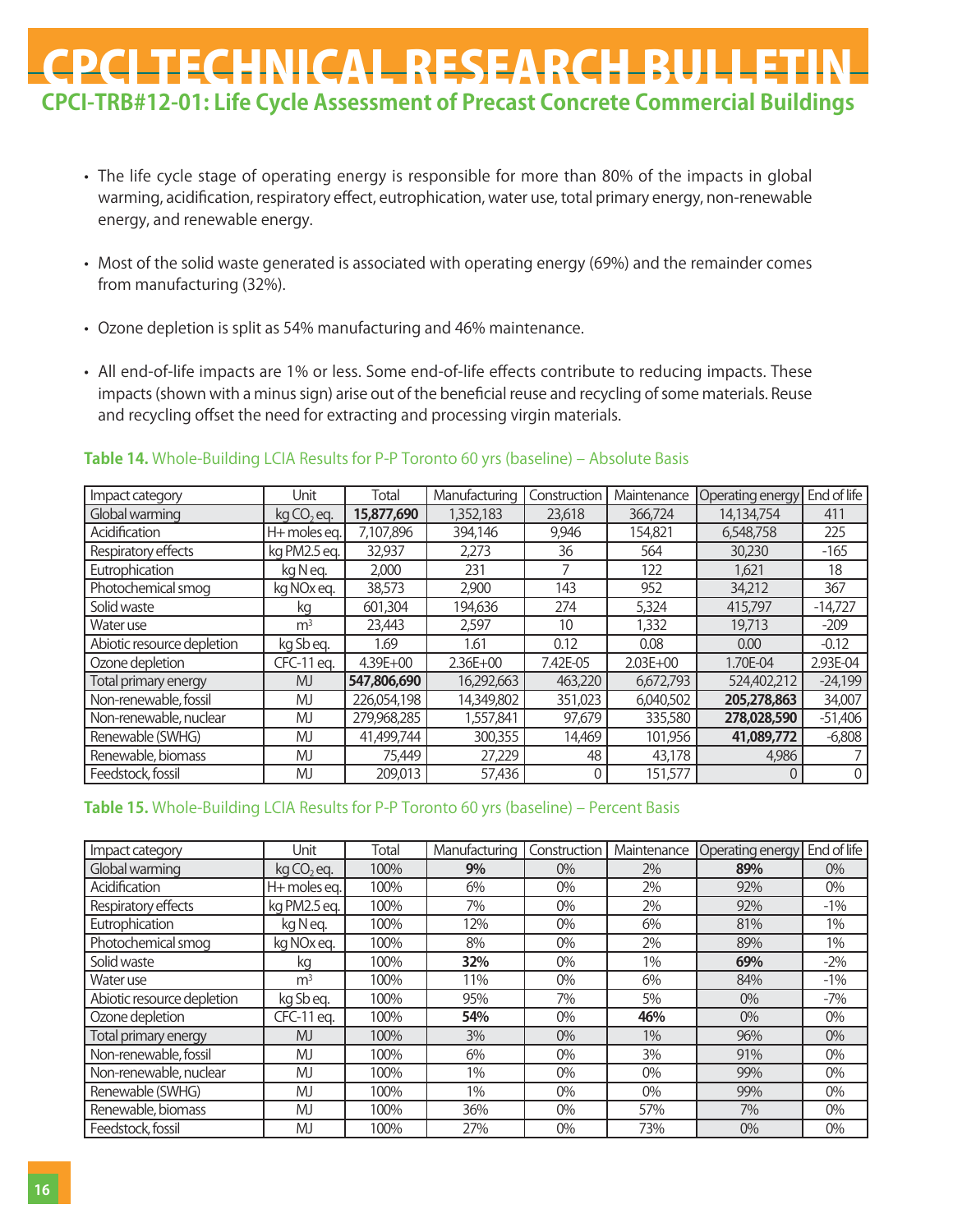The whole building "cradle to grave" LCIA results for the baseline building in Vancouver (Precast envelope on precast structure, P-P) on an absolute and percent basis by life cycle stage (manufacturing, construction, maintenance, operating energy, and end-of-life) are presented in Table 16 and Table 17. The data show:

- Total global warming potential is 3,382,905 kg CO<sub>2</sub> eq. Of this, 50% is from operating energy. Manufacturing the materials and systems that make up the building itself is more significant in Vancouver for global warming impact, responsible for 38%. Maintenance is responsible for 11%. Construction and end-of-life are less than 1% with end-of-life recycling providing a slight net reduction in global warming.
- Total primary energy is 203,845,957 MJ, which consists of 83% renewable energy and 17% non-renewable energy. Feedstock energy is less than 1%. Non-renewable energy consists predominantly of fossil.
- The life cycle stage of operating energy differs in Vancouver than in Toronto in that only water use, total primary energy, and renewable energy are responsible for more than 80% of the impacts.
- Different than Toronto, most of the solid waste generated is associated with manufacturing (105%) of which 8% is returned at the end of life recycling stage. Only 3% comes from maintenance.

|  |  | • Ozone depletion is split 51% manufacturing and 49% maintenance. |
|--|--|-------------------------------------------------------------------|
|--|--|-------------------------------------------------------------------|

| Impact category            | Unit                   | Total        | Manufacturing Construction |             | Maintenance.<br>60 years | Operating<br>energy, 60 years | End of life    |
|----------------------------|------------------------|--------------|----------------------------|-------------|--------------------------|-------------------------------|----------------|
| Global warming             | kg CO <sub>2</sub> eq. | 3,382,905    | 1,288,868                  | 12,285      | 386,593                  | 1,704,7361                    | $-9,202$       |
| Acidification              | H+ moles eq.           | 1,278,754    | 366,604                    | 5,105       | 164,759                  | 744,479                       | $-2,194$       |
| Respiratory effects        | kg PM2.5 eg.           | 5,937        | 2,156                      |             | 608                      | 3,367                         | $-196$         |
| Eutrophication             | kg Neg.                | 491          | 224                        | 5           | 127                      | 120                           | 16             |
| Photochemical smog         | kg NO <sub>x</sub> eq. | 6.032        | 2,734                      | 114         | 1.013                    | 1,849                         | 322            |
| Solid waste                | kg                     | 183,365      | 192,675                    | $-150$      | 5,487                    | 7                             | $-14,655$      |
| Water use                  | m <sub>3</sub>         | 23,545       | 2,586                      | $-2$        | 1,459                    | 19,713                        | $-211$         |
| Abiotic resource depletion | kg Sb eg.              | 0.85         | 1.61                       | $-0.08$     | 0.09                     | 0.00                          | $-0.77$        |
| Ozone depletion            | CFC-11 eq.             | $4.17E + 00$ | $2.14E + 00$               | $-8.76E-08$ | $2.03E + 00$             | 3.45E-05                      | 1.33E-04       |
| Total primary energy       | <b>MJ</b>              | 203,845,957  | 14,743,890                 | 224,860     | 6,941,395                | 182,051,060                   | $-115,249$     |
| Non-renewable, fossil      | MJ                     | 49,946,321   | 13,349,802                 | 173,016     | 6,281,615                | 30,061,636                    | $-89,100$      |
| Non-renewable, nuclear     | MJ                     | 705,052      | 247,779                    | 1,413       | 350,248                  | 190,642                       | $-4,031$       |
| Renewable (SWHG)           | MJ                     | 152,907,093  | 892,319                    | 50,431      | 111,667                  | 151,847,794                   | $-22,119$      |
| Renewable, biomass         | MJ                     | 78,478       | 27,203                     | 0           | 46,288                   | 4,986                         |                |
| Feedstock, fossil          | MJ                     | 209,013      | 57,436                     | 0           | 151,577                  | $\Omega$                      | U              |
| Feedstock, biomass         | MJ                     | 0            | O                          | 0           | 0                        | $\Omega$                      | $\overline{0}$ |

#### **Table 16.** Whole-Building LCIA Results for P-P Vancouver 60 yrs (baseline) – Absolute Basis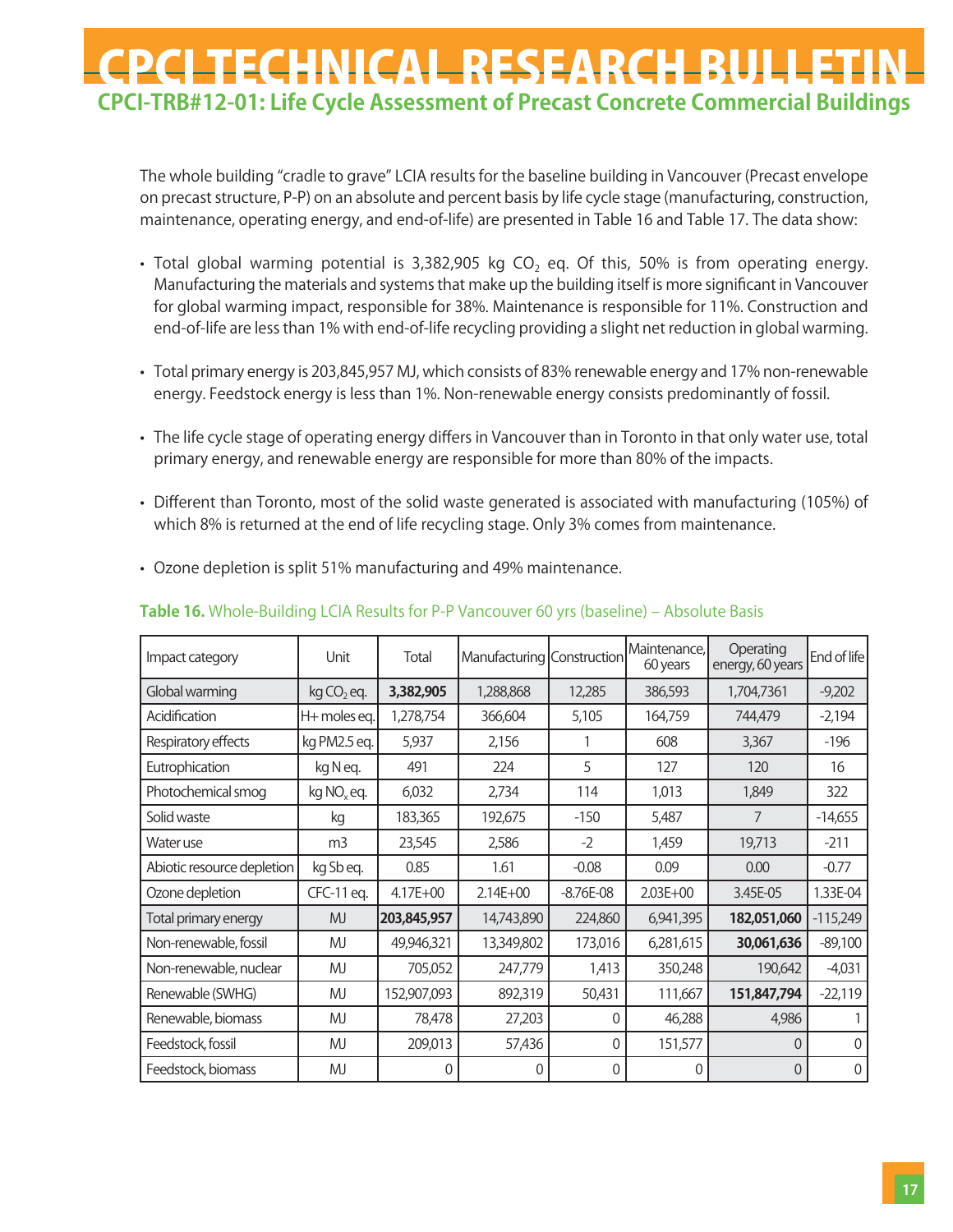| Impact category            | Unit                   | Total | Manufacturing | Construction | Maintenance,<br>60 years | Operating<br>energy, 60 years | End of life |
|----------------------------|------------------------|-------|---------------|--------------|--------------------------|-------------------------------|-------------|
| Global warming             | $kg CO$ , eq.          | 100%  | 38%           | 0%           | 11%                      | 50%                           | $0\%$       |
| Acidification              | H+ moles eq.           | 100%  | 29%           | 0%           | 13%                      | 58%                           | 0%          |
| Respiratory effects        | kg PM2.5 eq.           | 100%  | 36%           | 0%           | 10%                      | 57%                           | $-3%$       |
| Eutrophication             | kg Neg.                | 100%  | 46%           | 0%           | 26%                      | 24%                           | 3%          |
| Photochemical smog         | kg NO <sub>x</sub> eq. | 100%  | 45%           | 0%           | 17%                      | 31%                           | 5%          |
| Solid waste                | kg                     | 100%  | 105%          | 0%           | 3%                       | 0%                            | $-8%$       |
| Water use                  | m <sup>3</sup>         | 100%  | 11%           | 0%           | 6%                       | 84%                           | $-1\%$      |
| Abiotic resource depletion | kg Sb eg.              | 100%  | 190%          | $-9%$        | 10%                      | 0%                            | $-94%$      |
| Ozone depletion            | CFC-11 eq.             | 100%  | 51%           | 0%           | 49%                      | 0%                            | 0%          |
| Total primary energy       | <b>MJ</b>              | 100%  | 7%            | 0%           | 3%                       | 89%                           | 0%          |
| Non-renewable, fossil      | MJ                     | 100%  | 27%           | 0%           | 13%                      | 60%                           | 0%          |
| Non-renewable, nuclear     | <b>MJ</b>              | 100%  | 35%           | 0%           | 50%                      | 16%                           | 1%          |
| Renewable (SWHG)           | <b>MJ</b>              | 100%  | $1\%$         | 0%           | 0%                       | 99%                           | 0%          |
| Renewable, biomass         | <b>MJ</b>              | 100%  | 35%           | 0%           | 59%                      | 6%                            | 0%          |
| Feedstock, fossil          | <b>MJ</b>              | 100%  | 27%           | 0%           | 73%                      | 0%                            | 0%          |
| Feedstock, biomass         | MJ                     | n/a   | n/a           | n/a          | n/a                      | n/a                           | n/a         |

### **Table 17.** Whole-Building LCIA Results for P-P Vancouver 60 yrs (baseline) – Percent Basis

The operating energy LCIA results on a percent basis are presented (by energy carrier and water use) in Table 18 and in Table 19 for Toronto and Vancouver respectively. The data show:

- For both Toronto and Vancouver, **electricity use is responsible for the majority of impacts for operating energy** in most of the impact categories, including: global warming, acidification, respiratory effects, eutrophication, photochemical smog, solid waste, ozone depletion, and total primary energy (both fossil and non-renewable).
- When considering operating energy and excluding the impact categories dominated by water use, for the precast concrete envelope with precast concrete structure in Toronto:
	- Lighting is responsible for almost 1/3 of impacts.
	- Equipment (meaning office equipment and elevators) is responsible for slightly more than 1/3 of impacts
	- HVAC system (heating, cooling, fans, and pumps) is responsible for almost 1/3 of impacts.
- Water use is the hot water used in the building for purposes other than space heating. It does not include water for irrigating landscapes or water for washing the exterior of the building. Water use is responsible for all the impacts associated with abiotic resource depletion, water use, and renewable biomass energy.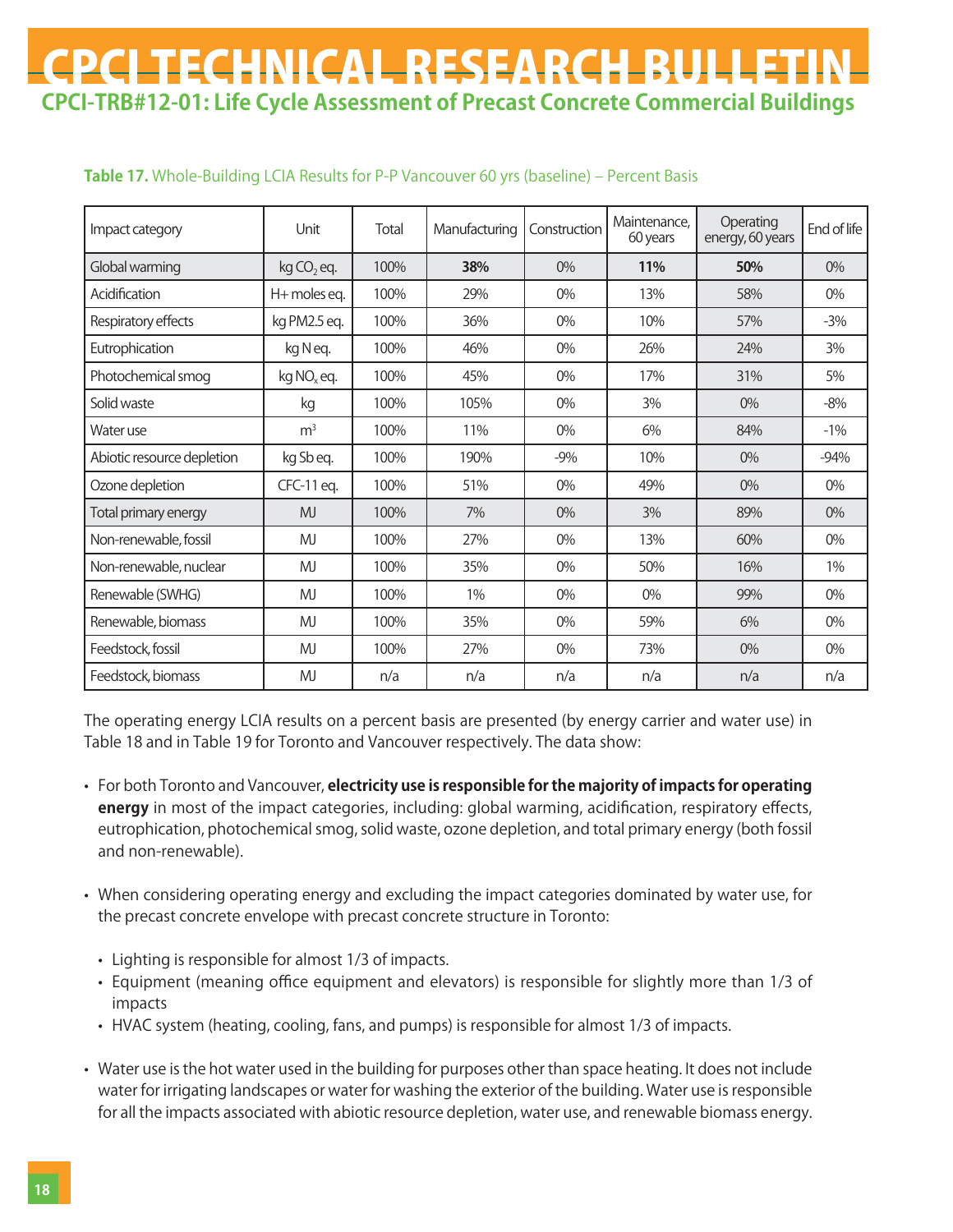|  |  |  |  | Table 18. Operating Energy Use LCIA Results for P-P Toronto 60 yrs (baseline) - Absolute Basis |
|--|--|--|--|------------------------------------------------------------------------------------------------|
|--|--|--|--|------------------------------------------------------------------------------------------------|

| Impact category            | Unit                   | Total       | Electricity      | Natural gas | Water use |
|----------------------------|------------------------|-------------|------------------|-------------|-----------|
| Global warming             | $kg CO$ , eq.          | 14,134,754  | 13,404,744       | 726,757     | 3,253     |
| Acidification              | H+ moles eq.           | 6,548,758   | 6,226,525        | 321,056     | 1,177     |
| Respiratory effects        | kg PM2.5 eg.           | 30,230      | 28,767           | 1,456       | h         |
| Eutrophication             | kg N eg.               | 1,621       | 1,570            | 51          | 10        |
| Photochemical smog         | kg NO <sub>x</sub> eg. | 34,212      | 33,406           | 799         |           |
| Solid waste                | kq                     | 415,797     | 415,730          |             | 68        |
| Water use                  | m <sub>3</sub>         | 19,713      | $\left( \right)$ |             | 19,713    |
| Abiotic resource depletion | kg Sb eg.              | 0.00        | 0.00             | 0.00        | 0.00      |
| Ozone depletion            | CFC-11 eq.             | 1.70E-04    | 1.37E-04         | 4.04E-07    | 3.28E-05  |
| Total primary energy       | MJ                     | 524,402,212 | 511,359,286      | 12,943,411  | 99,514    |
| Non-renewable, fossil      | MJ                     | 205,278,863 | 192,333,541      | 12,907,336  | 37,987    |
| Non-renewable, nuclear     | MJ                     | 278,028,590 | 277,943,200      | 36,075      | 49,315    |
| Renewable (SWHG)           | MJ                     | 41,089,772  | 41,082,546       |             | 7,226     |
| Renewable, biomass         | MJ                     | 4,986       |                  |             | 4,986     |

#### **Table 19.** Operating Energy Use LCIA Results for P-P Vancouver 60 yrs (baseline) – Absolute Basis

| Impact category            | Unit                      | Total       | Electricity | Natural gas | Water use |
|----------------------------|---------------------------|-------------|-------------|-------------|-----------|
| Global warming             | $kq$ CO <sub>2</sub> eq.  | 1,704,361   | 1,436,007   | 267,022     | 1,331     |
| Acidification              | H+ moles eq.              | 744,479     | 626,241     | 117,961     | 277       |
| Respiratory effects        | $\overline{kq}$ PM2.5 eq. | 3,367       | 2,830       | 535         |           |
| Eutrophication             | kg N eg.                  | 120         | 101         | 19          |           |
| Photochemical smog         | kg NOx eg.                | 1,849       | 1,553       | 293         |           |
| Solid waste                | kq                        |             |             |             |           |
| Water use                  | m <sub>3</sub>            | 19,713      | $\Omega$    |             | 19,713    |
| Abiotic resource depletion | kg Sb eg.                 | 0.00        | 0.00        | 0.00        | 0.00      |
| Ozone depletion            | CFC-11 eq.                | 3.45E-05    | 1.61E-06    | 3.27E-07    | 3.27E-05  |
| Total primary energy       | MJ                        | 182,051,060 | 177,247,342 | 4,755,620   | 48,098    |
| Non-renewable, fossil      | MJ                        | 30,061,636  | 25,308,021  | 4,742,365   | 11,251    |
| Non-renewable, nuclear     | MJ                        | 109,642     | 92,234      | 13,255      | 4,154     |
| Renewable (SWHG)           | MJ                        | 151,874,794 | 151,847,087 |             | 27,707    |
| Renewable, biomass         | MJ                        | 4,986       |             |             | 4,986     |
| Feedstock, fossil          | MJ                        | 0           |             |             |           |
| Feedstock, biomass         | MJ                        | 0           | $\Omega$    |             | 0         |

### **8.1 Global Warming Potential (GWP) LCIA results**

Table 20 shows the global warming potential (GWP) of the precast buildings, for 60 and 73 year service lives. It shows that GWP of the buildings in Toronto varies from 15.82 to 15.93 million kg CO<sub>2</sub> eq. over a 60year life and 18.98 to 19.10 million kg CO<sub>2</sub> eq. over a 73-year life. Increasing the service life in Toronto increases the GWP by an average of 3.18 million kg  $CO<sub>2</sub>$  eq. Therefore, increasing the service life by 22% increases the GWP by 20%. The buildings with the lowest GWP are buildings with precast concrete envelopes (P-P, PiP, and Pib-P) and the buildings with the highest GWP are the buildings with curtain wall envelope (CW-P) and the building with brick envelope (S-P).

The GWP of the buildings in Vancouver varies from 3.27 to 3.39 million kg CO<sub>2</sub> eq. over a 60-year life and 3.72 to 3.87 million kg CO<sub>2</sub> eq. over a 73-year life. The GWP of operating energy is much lower in Vancouver and the GWP of the other stages (manufacturing, construction, maintenance, and end-of-life) have are proportionately larger impact. Increasing the service life increases the GWP by an average of 0.47 million kg  $CO<sub>2</sub>$  eg. That is, increasing the service life by 22% increases the GWP by 15%.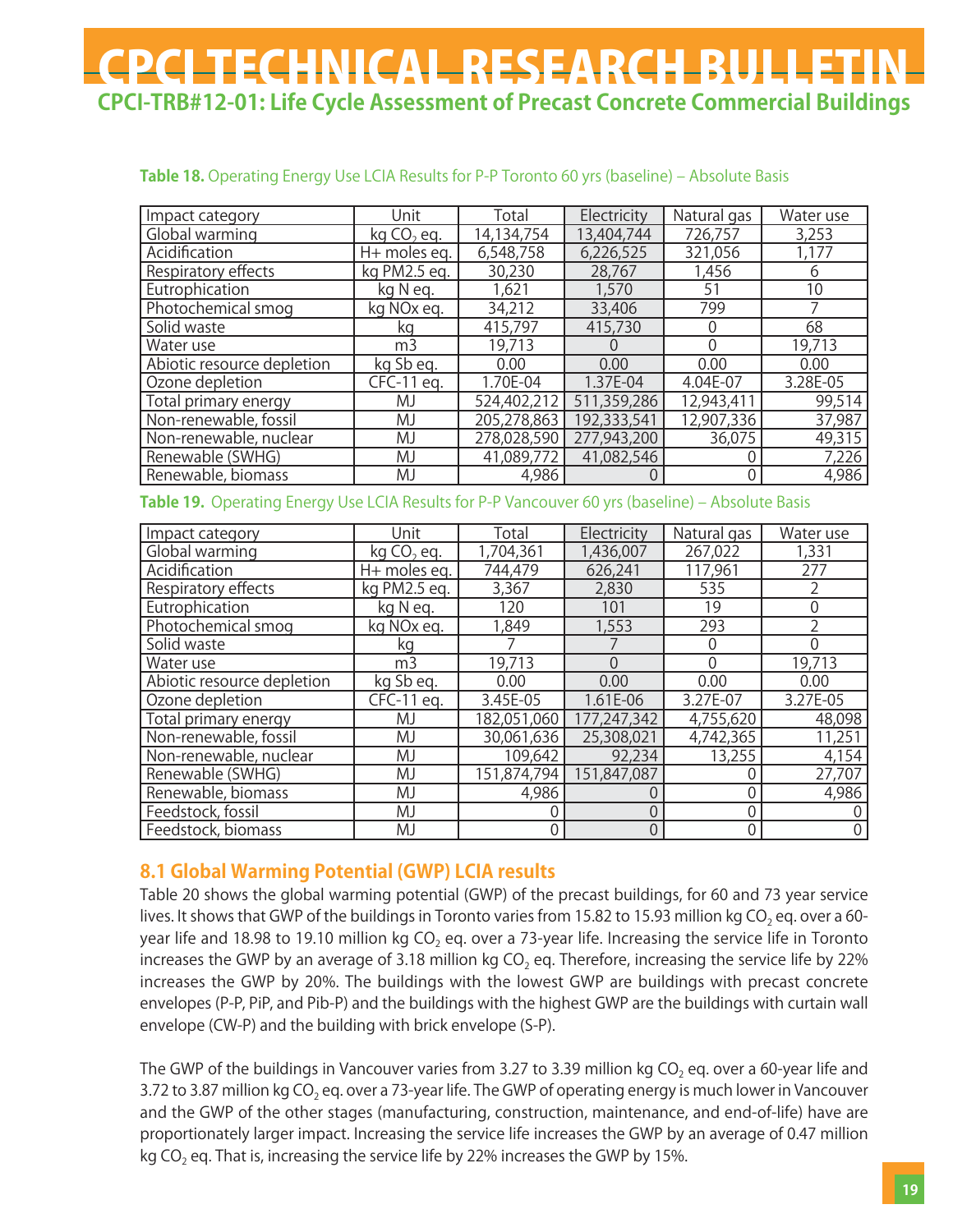|                 | Global Warming Potential (GWP) - kg CO <sub>2</sub> |                                           |  |  |  |  |
|-----------------|-----------------------------------------------------|-------------------------------------------|--|--|--|--|
| <b>Assembly</b> | Toronto - 60 years                                  | Toronto - 73 years                        |  |  |  |  |
| <b>CW-P</b>     | 15,926,743                                          | 19,104,461                                |  |  |  |  |
| $S-P$           | 15,897,894                                          | 19,092,395                                |  |  |  |  |
| P-P             | 15,877,690                                          | 19,048,444                                |  |  |  |  |
| Pi-P            | 15,817,229                                          | 18,982,276                                |  |  |  |  |
| Pib-P           | 15,846,474                                          | 19,010,436                                |  |  |  |  |
|                 |                                                     |                                           |  |  |  |  |
|                 |                                                     |                                           |  |  |  |  |
| <b>Assembly</b> |                                                     | Vancouver - 60 years Vancouver - 73 years |  |  |  |  |
| <b>CW-P</b>     | 3,274,561                                           | 3,723,954                                 |  |  |  |  |
| $S-P$           | 3,312,647                                           | 3,793,663                                 |  |  |  |  |
| P-P             | 3,382,905                                           | 3,864,569                                 |  |  |  |  |
| Pi-P            | 3,358,278                                           | 3,839,953                                 |  |  |  |  |
| Pib-P           | 3,388,527                                           | 3,869,601                                 |  |  |  |  |

#### **Table 20.** Precast scenarios LCIA Results: global warming potential (GWP)





### **8.2 Total Primary Energy (TPE) LCIA results**

The total primary energy (TPE) for the precast building in both cities and for both service lives are shown in Table 21. The primary energy of the buildings in Toronto varies from 546 to 553 million MJ over a 60-year life and 661 to 668 million MJ over a 73-year life. Increasing the service life increases the primary energy by an average of 55.6 million MJ. That is, increasing the service life by 22% increased the primary energy by 21%. The buildings with the lowest primary energy are buildings with precast concrete envelopes (P-P, PiP, and Pib-P). The buildings with the highest primary energy are the buildings with curtain wall envelope (CW-P) and the building with brick envelope (S-P).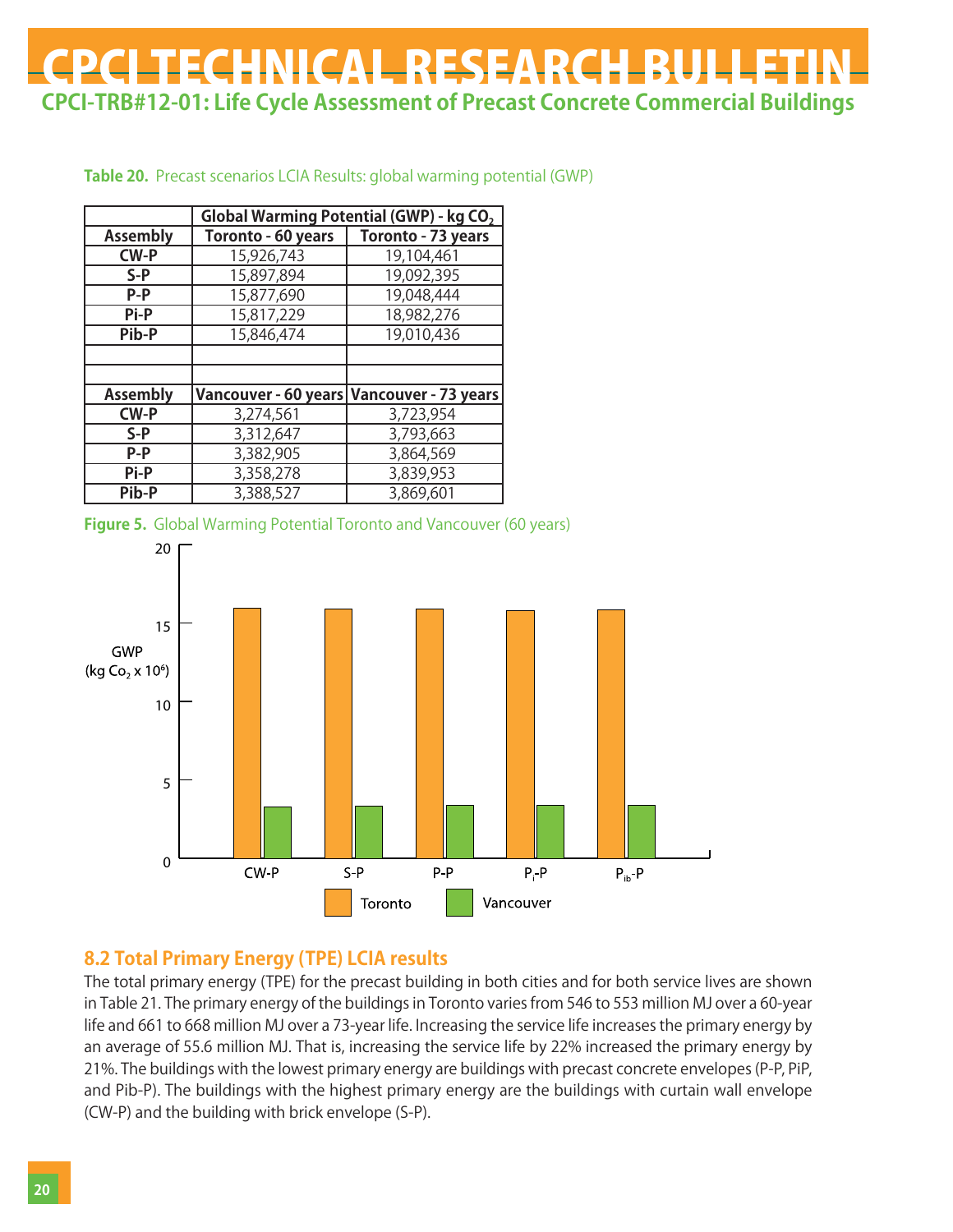The primary energy of the buildings in Vancouver varies from 203 to 204 million MJ over a 60-year life and 244 to 246 million MJ over a 73-year life. Increasing the service life increases the primary energy by an average of 41.5 million MJ. That is, increasing the service life by 22% increases the primary energy by 20%. The buildings with the lowest primary energy are buildings with precast concrete envelope (P-P, PiP, and Pib-P) and the buildings with the highest primary energy are the buildings with curtain wall envelope (CW-P) and the building with brick envelope (S-P) although there is very little difference.

|                 | <b>Total Primary Energy (TPE) - MJ</b> |                                           |  |  |  |
|-----------------|----------------------------------------|-------------------------------------------|--|--|--|
| <b>Assembly</b> | Toronto - 60 years                     | Toronto - 73 years                        |  |  |  |
| <b>CW-P</b>     | 553,239,357                            | 669,839,881                               |  |  |  |
| $S-P$           | 551,490,606                            | 667,967,684                               |  |  |  |
| P-P             | 547,806,690                            | 663,384,853                               |  |  |  |
| Pi-P            | 546,137,905                            | 661,451,351                               |  |  |  |
| Pib-P           | 546,377,583                            | 661,650,993                               |  |  |  |
|                 |                                        |                                           |  |  |  |
|                 |                                        |                                           |  |  |  |
| <b>Assembly</b> |                                        | Vancouver - 60 years Vancouver - 73 years |  |  |  |
| <b>CW-P</b>     | 204,307,086                            | 245,619,666                               |  |  |  |
| $S-P$           | 204,041,508                            | 245,556,290                               |  |  |  |
| $P-P$           | 203,845,957                            | 245,304,379                               |  |  |  |
| Pi-P            | 202,930,289                            | 244,248,010                               |  |  |  |
| Pib-P           | 203,097,541                            | 244,366,596                               |  |  |  |

#### **Table 21.** Precast scenarios LCIA Results: Total Primary Energy (TPE)

#### **Figure 6.** Total Primary Energy (GJ) Toronto and Vancouver (60 years)

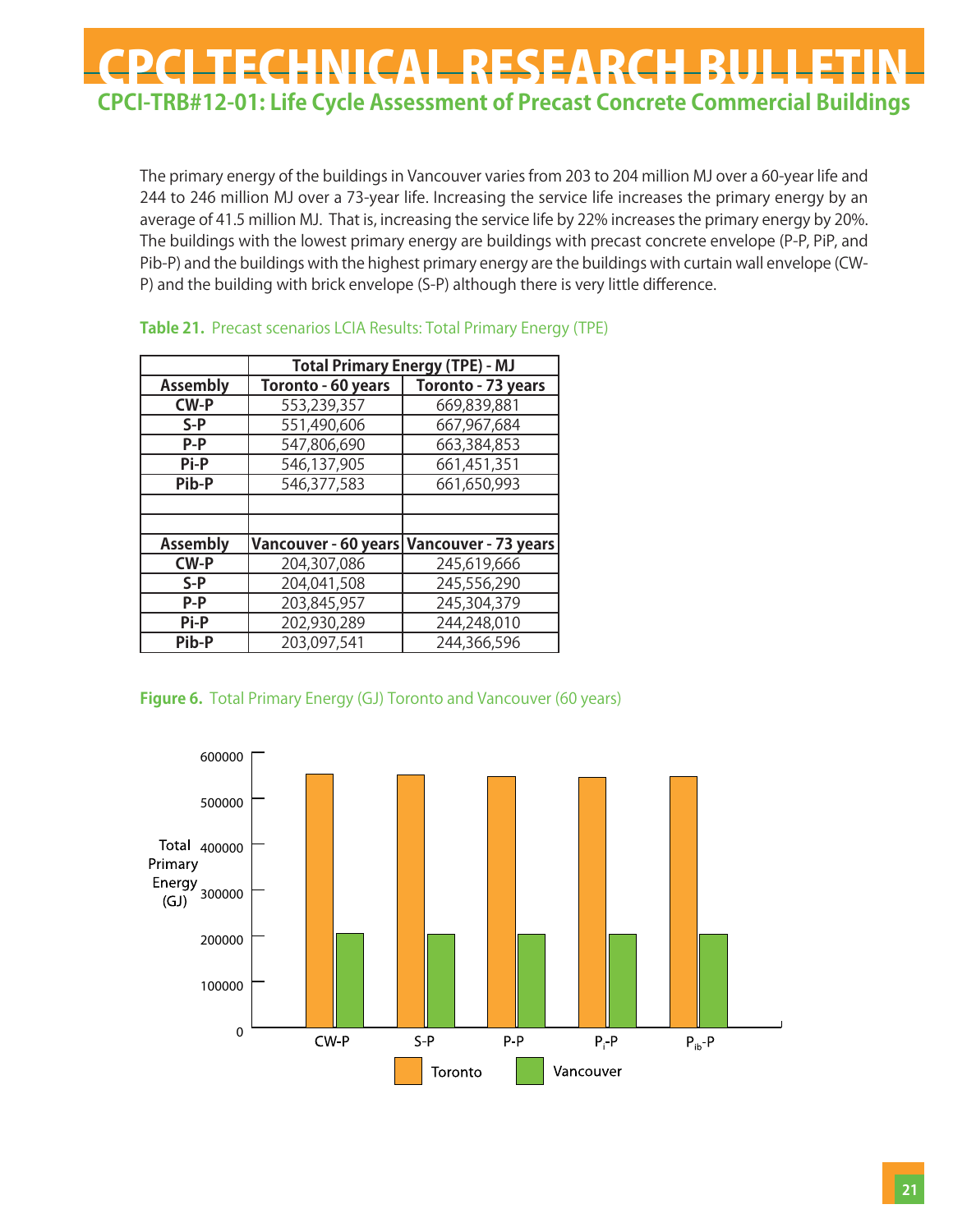### **8.3 Other Significant Comparative Observations**

### **Comparing Steel Structures**

The LCA model also included modelling the same envelopes on a steel structure. The World Steel Association (WSA) and Canadian steel industry associations are the primary sources for steel LCI data. Both international organizations subscribe to a "system expansion" method for handling primary (virgin) and secondary (recycled) content production based on closed-loop recycling methodology. This system expansion methodology is ISO-compliant. The methodology essentially starts with primary production and accounts for net recycled content and end-of-life recovered metal to provide an overall primary and secondary mixed product profile for each product.

For the steel framing, the RAM Steel structural engineering software (version 13.0) was used. The curtain wall/structural steel assembly is defined as follows:

#### **Curtain wall/steel (CW-S)**

- 1. Footings and exterior wall foundation (for concrete structures)
- 2. Curtain wall
- 3. Structural steel
- 4. Steel floors
- 5. Roof (structure for steel building)
- 6. Elevator and stairwell walls (steel framed buildings only)

**Comparing a steel structure demonstrated the efficiency of the precast structure during occupancy.** The occupancy stage̶that is, the use of energy for operating the buildings̶is the most important life-cycle stage in most impact categories. More than half of the impacts in the following categories are due to operating energy: global warming, acidification, respiratory inorganics, water use, ozone depletion, total primary energy, non-renewable fossil fuel, and renewable energy from solar, wind, hydroelectric, and geothermal (SWHG).

### **For any given envelope type, buildings with precast structures were shown to have lower GWP than buildings with steel structures during the occupancy stage, demonstrating that the effect of more thermal mass in the structure reduces the GWP.**

For example, going from a curtain wall building with steel structure (CW-S) to a curtain wall building with precast concrete structure (CW-P), would reduce the GWP by a range of 181 to 220 tonnes of CO<sub>2</sub> eq. in Toronto and a range of 15 to 18 tonnes CO<sub>2</sub> eq. in Vancouver (the range is due to the different service life assumptions, 60 and 73 years).

The effect of increasing the thermal performance of the walls from curtain wall to insulated precast concrete and increasing the amount of thermal mass in the structure is to further reduce the GWP. For example, going from a curtain wall building with steel structure (CW-S) to an insulated precast concrete building with precast concrete structure (Pi-P), would reduce the GWP by a range of 373 to 454 tonnes CO<sub>2</sub> eq. in Toronto and a range of 22 to 26 tonnes CO<sub>2</sub> eq. in Vancouver (the range again is due to the different service life assumptions, 60 and 73 years).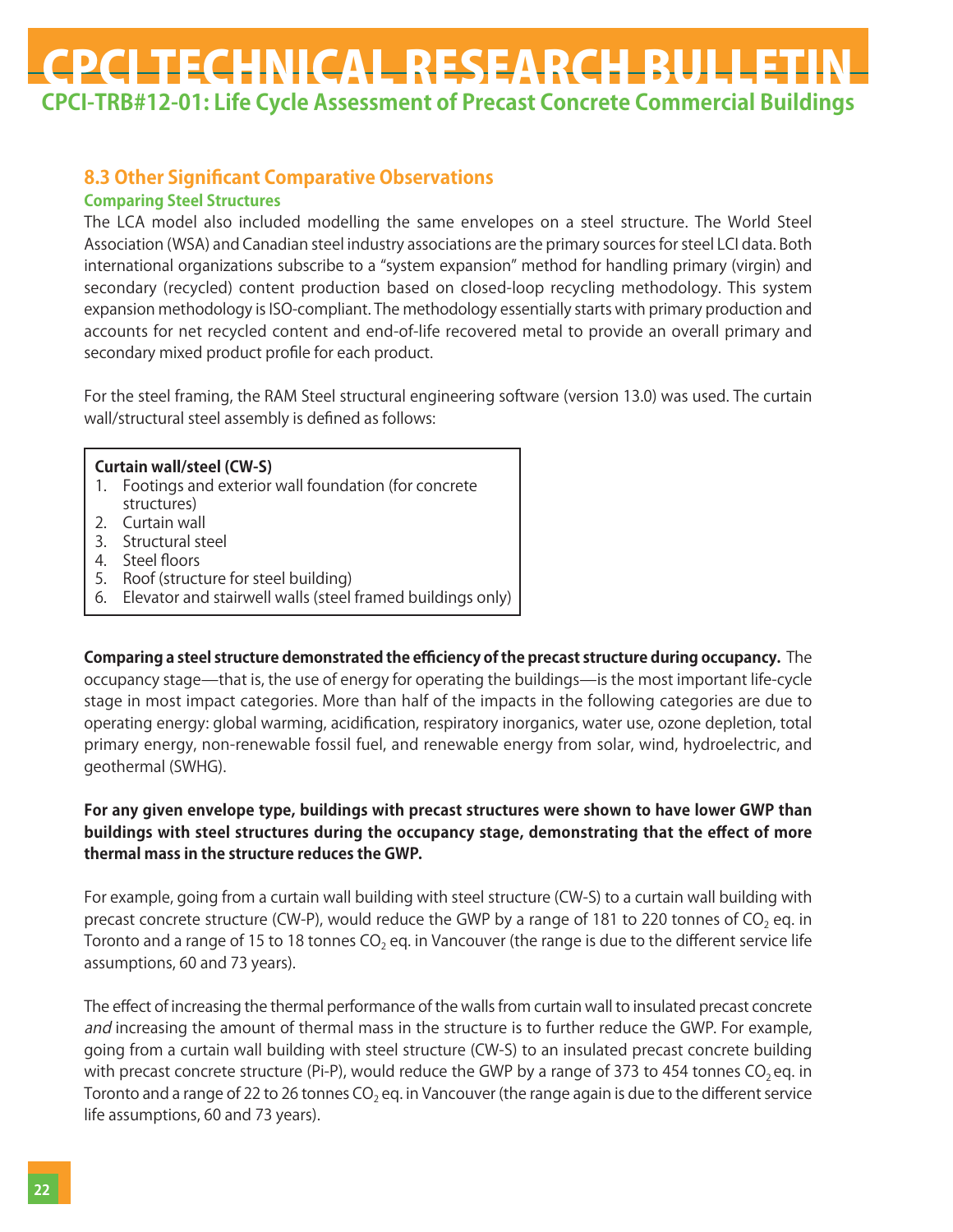### **During occupancy and operating stages, for a given envelope type, buildings with precast structures were shown to have lower total primary energy than buildings with steel structures.**

The effect of more thermal mass in the structure is to reduce the total primary energy. For example, going from a curtain wall building with steel structure (CW-S) to a curtain wall building with precast concrete structure (CW-P), would reduce the total primary energy by a range of 8.3 to 10.1 million MJ in Toronto and a range of 3.8 to 4.6 million MJ in Vancouver (the range, again, is due to the different service life assumptions, 60 and 73 years).

The effect of increasing the thermal performance of the walls from curtain wall to insulated precast concrete and increasing the amount of thermal mass in the structure is to further reduce the total primary energy. For example, going from a curtain wall building with steel structure (CW-S) to an insulated precast concrete building with precast concrete structure (Pi-P), would reduce the total primary energy by a range of 16.2 to 19.8 million MJ in Toronto and a range of 6.1 to 7.4 million MJ in Vancouver (the range, again, is due to the different service life assumptions, 60 and 73 years).

### **Precast Subassembly Contribution Analysis**

A contribution analysis of each of the subassemblies for the baseline building (P-P Toronto) was also conducted. The results demonstrate that precast hollow-core floor slab subassembly contributes 25% to the "cradle-to-construction" stage primary energy but just 0.8% of the buildingʻs cradle-to-grave primary energy. The precast hollow-core floor subassembly contributes 27% of the cradle-to-construction stage GWP, but just 2.3% of the buildingʻs cradle-to-grave GWP. The contribution results for the precast beams and columns show that their contribution towards GWP and primary energy are even less than hollowcore by approximately 8%. Similarly, precast panels are significantly less than hollowcore by 40%.

#### **Precast Thermal Performance Sensitivity Analysis**

A sensitivity analysis on the thermal performance of walls was conducted. Although the study modelled thermal performance of insulated precast wall panels according to minimum ASHRAE requirements,  $R_{\rm SI}$ values of  $R_{SI}$ -3.5 (R-20) insulation can be validated as typical construction for Toronto. Therefore, three additional energy model scenarios were created to determine the sensitivity of annual operating energy consumption on wall insulation level. The scenarios consist of adding 50 mm of XPS insulation,  $R_{\rm si}$ -1.8 (R-10), to the existing Pi walls on the precast building in Toronto, bringing the total overall effective  $R_{s}$  value of the opaque portion of walls to 4.29 m<sup>2</sup>•K/W (24.4 hr•ft<sup>2</sup>•°F/Btu). This represents an increase in overall effective wall R<sub>SI</sub>-value of 61%, that is  $(4.29-2.66)/2.66 = 61%$ .

A 61% increase in overall effective wall R<sub>SI</sub>-value for these scenarios results in 7% decrease in annual heating energy, 1% decrease in fan use, 2% decrease in annual energy use, 2% decrease in electricity use, and 1-2% decrease in natural gas use. Conversely, a 61% increase in overall wall  $R_{\rm s}$ -value does not affect cooling energy use, and nor does it affect interior loads (lights and equipment). **In absolute values this represents approximately 50 GJ/year decrease in annual heating energy, 50 GJ/year decrease in annual energy use, 46 GJ/year decrease in electricity use, 3 GJ/year decrease in natural gas use, and no change in cooling energy use.**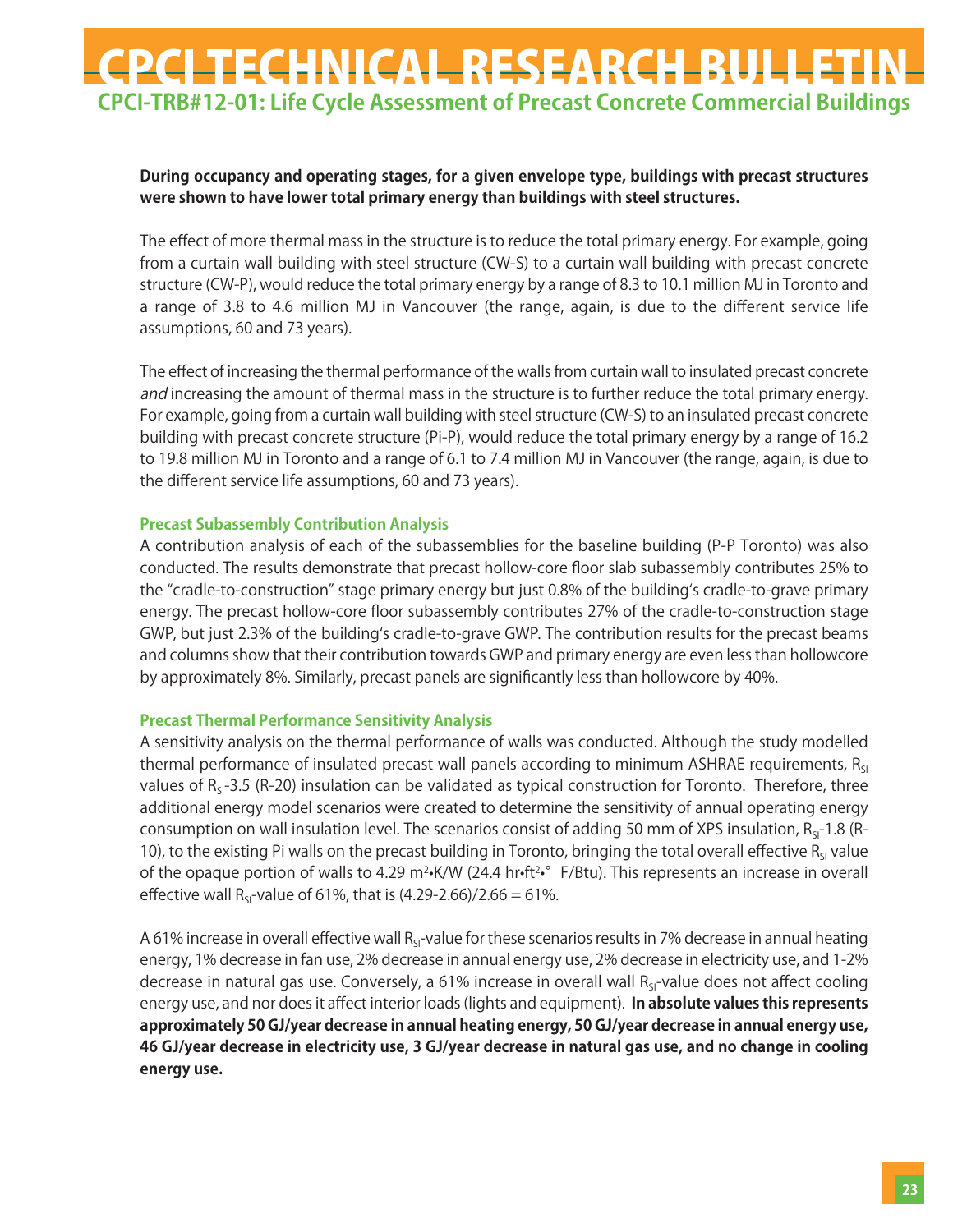### **9. LCA Assessment Tools for Practitioners**

The information from the CPCI LCA study Life Cycle Assessment of Precast Concrete Commercial Buildings is included in ATHENA® Impact Estimator for Buildings. This software is the only software tool that is designed to evaluate whole buildings and assemblies based on internationally recognized life cycle assessment (LCA) methodology. Using the *Impact Estimator*, architects, engineers and others can easily assess and compare the environmental implications of industrial, institutional, commercial and residential designs, both for new buildings and major renovations. Where relevant, the software also distinguishes between owner-occupied and rental facilities.

The *Impact Estimator* puts the environment on equal footing with other more traditional design criteria at the conceptual stage of a project. It is capable of modeling 95% of the building stock in North America, using the best available data, including precast. The Estimator takes into account the environmental impacts of:

- Material manufacturing, including resource extraction and recycled content
- Related transportation
- On-site construction
- Regional variation in energy use, transportation and other factors
- Building type and assumed lifespan
- Maintenance and replacement effects
- Demolition and disposal

Although the Impact Estimator doesn't include an operating energy simulation capability, it does allow users to enter the results of a simulation in order to compute the fuel cycle burdens, including pre-combustion effects, and factors them into the overall results.

The ATHENA® EcoCalculator for Assemblies is "freeware" software that provides instant LCA results for commonly used building structure and envelope assemblies. Although it does not provide the range of analysis at the Impact Estimator, the results presented in the EcoCalculator are based on detailed assessments conducted using the ATHENA® Impact Estimator. Assemblies are complete systems, such as a wall or roof system, composed of individual products and/or pre-assembled building components. The EcoCalculator can be used for new construction projects, retrofits and major renovations, and for industrial, institutional, office or residential designs, either to compare specific assemblies or to assess all of the assemblies in a structure.

### **10. Cradle-to-Cradle Precast Concrete Considerations**

Precast concrete offers designers a choice to go beyond "cradle-to-grave" comparisons. By involving the precast manufacturer early in the design process, design professionals can offer truly sustainable solutions to owners, such as "cradle-to-cradle" solutions. Precast concrete, because of its segmental nature allows for the design for disassembly and adaptability and the design for deconstruction and reuse. When considering the hierarchy of the 3R's, (reduce, reuse and recycle) precast products inherently reduce the amount of construction waste on-site and can also be designed for substantially greater reuse percentages beyond the intended design life of the building.

A sensitivity analysis was conducted on the precast baseline building (P-P) to determine how sensitive the results are to the assumption about recycling rate. The results show that recycling does reduce the environmental impact in every category, both from an end-of-life perspective and from a cradle-to-grave perspective. For example, transporting and land filling the concrete at the end the building's life produces greenhouse gas emissions equivalent to a GWP of 220,155 kg CO<sub>2</sub> equivalent whereas recycling the concrete by crushing it and reusing it to replace virgin natural aggregate produces only a net 411 kg  $CO<sub>2</sub>$  equivalent.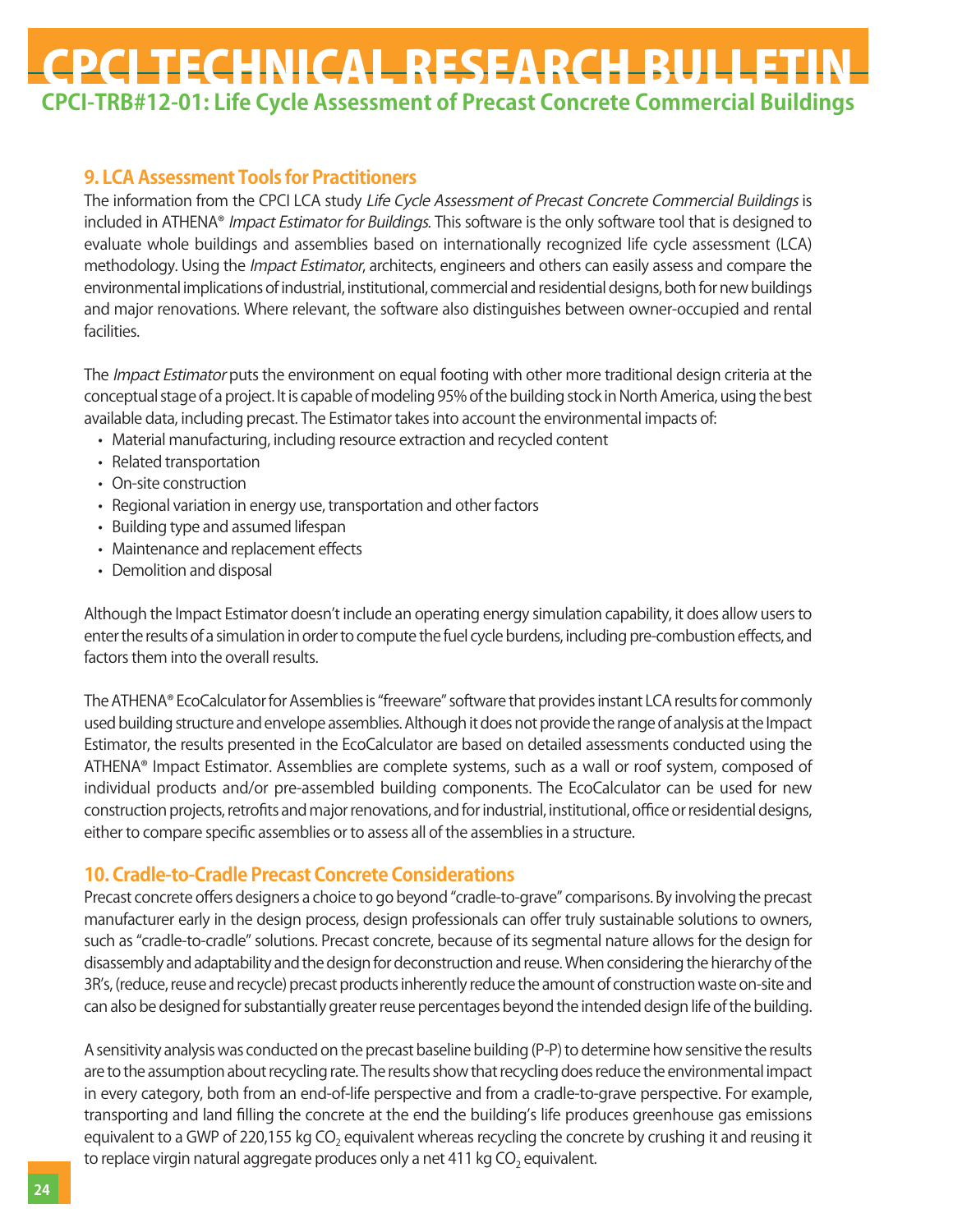### **Therefore, by crushing concrete and recycling as aggregate versus demolishing and transporting to** landfill, the GWP is reduced by 219,744 kg CO<sub>2</sub> equivalent. From the cradle-to-grave perspective, this **represents a 1.4% reduction in GWP.**

Although recycling does create environmental impacts in global warming, acidification, eutrophication, ozone depletion, and depletion of non-renewable fossil fuels, the net effect when compared to the alternative (land filling) is a positive benefit. This leads to the analysis on the potential for further reduction of these impacts, by reusing precast concrete elements instead of recycling them.

#### **Reuse Sensitivity Analysis**

Although not part of the critical review process, the study included a sensitivity analysis performed on the baseline building (P-P) to determine how the environmental impacts could be reduced by reusing precast concrete elements. For the P-P scenario in Toronto with 60-year service life (the baseline) the following elements are considered as reused; hollow core slab, precast panel, precast beams, and precast columns.

The effects of reuse for various precast assembly service lives, for example 80, 100, 120 years, were then analyzed. The range of service life for precast panels is assumed to be lower than for structural components since the panels are exposed to weather and hence changes in appearance and reusability is more influenced by appearance (See Table 22).

| Scenario #     | Subassemblies Considered for Reuse, P-P<br>Toronto, 60 years                                                | Subassembly<br>lifespan (years) | Reuse<br>Coefficient |
|----------------|-------------------------------------------------------------------------------------------------------------|---------------------------------|----------------------|
|                |                                                                                                             | 80                              | 0.75                 |
| $\overline{2}$ | Precast concrete (conventional panel)<br>(precast panel concrete only)                                      | 100                             | 0.6                  |
| 3              |                                                                                                             | 120                             | 0.5                  |
| $\overline{4}$ |                                                                                                             | 100                             | 0.6                  |
| 5              | Precast concrete beams and columns<br>(precast beams and columns concrete only)                             | 120                             | 0.5                  |
| 6              |                                                                                                             | 140                             | 0.43                 |
| 7              |                                                                                                             | 100                             | 0.6                  |
| 8              | Hollow-core floors<br>(hollow-core slab concrete only)                                                      | 120                             | 0.5                  |
| 9              |                                                                                                             | 140                             | 0.43                 |
| 10             | All precast subassemblies (precast panel, hollow-<br>core slab, precast beams and columns concrete<br>only) | 100                             | 0.6                  |

### **Table 22.** Reuse Sensitivity Analysis Scenarios

The sensitivity analysis showed that reusing precast concrete subassemblies reduced the life-cycle environmental impacts considerably (See Table 23). Examples are:

- **Reusing 50% of hollow-core slabs for another 60 years on another building (scenario #5), reduces GWP** by 169 tonnes CO<sub>2</sub> eq., primary energy by 2.0 million MJ, and solid waste by 26 tonnes.
- **Reusing 60% of all precast elements for another 40 years on another building (scenario #10), reduces** GWP by 315 tonnes CO<sub>2</sub> eq., primary energy by 3.7 million MJ, and solid waste by 50 tonnes.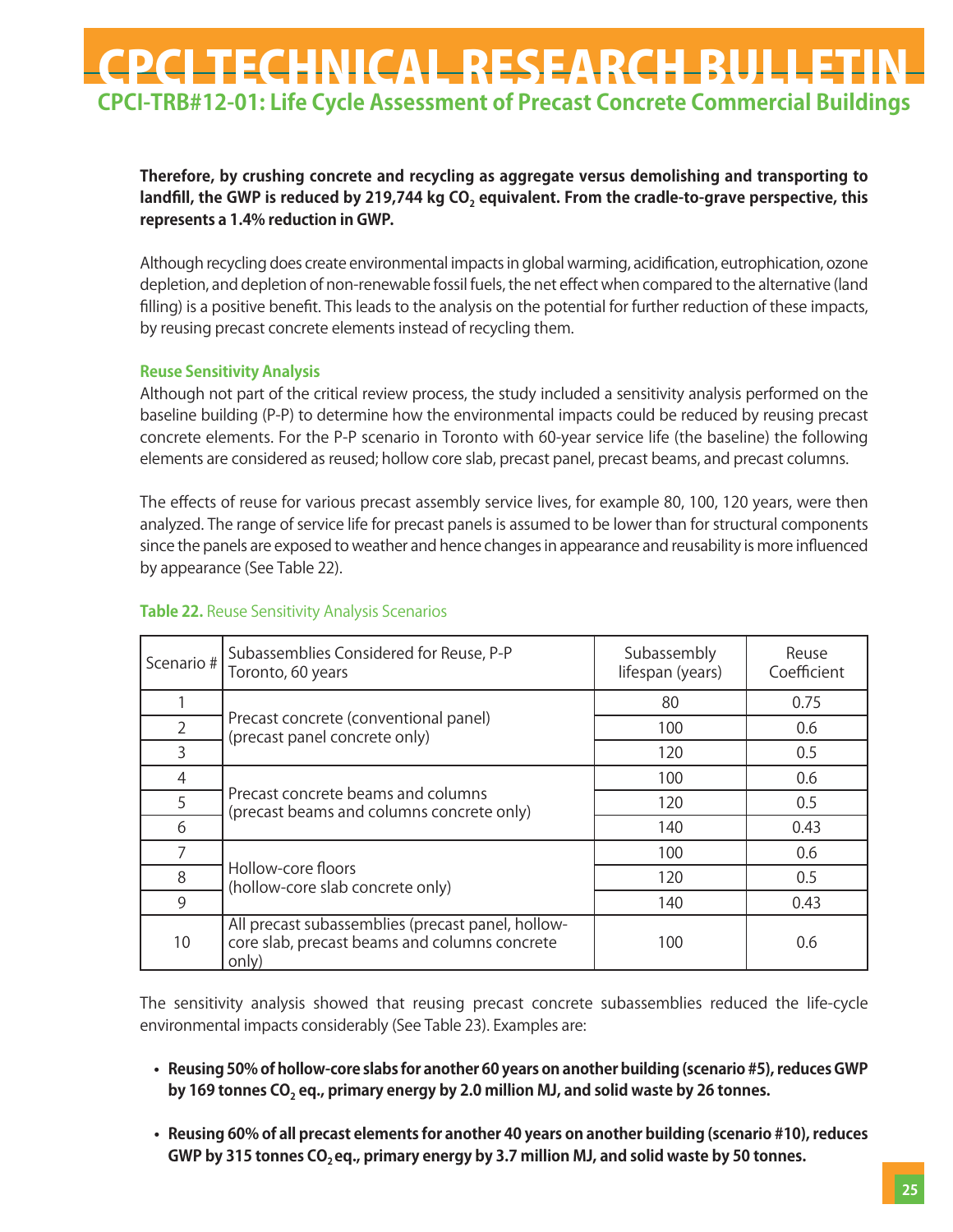### **Table 23.** Sensitivity Analysis on Reuse: Cradle-to-Grave **Reduction in Environmental Impact**

|                            |                        | Scenario#   |                |                  |             |                |             |                |                     |             |                  |
|----------------------------|------------------------|-------------|----------------|------------------|-------------|----------------|-------------|----------------|---------------------|-------------|------------------|
| <b>Impact Category</b>     | <b>Unit</b>            | 1           | $\overline{2}$ | 3                | 4           | 5              | 6           | $\overline{7}$ | 8                   | 9           | 10 <sup>°</sup>  |
| Global warming             | $kg CO2$ eq.           | 34,104      | 54,567         | 68,208           | 135,402     | 169,253        | 193,432     | 124,951        | 156,189             | 178,501     | 314,920          |
| Acidification              | H+moles eq.            | 9,393       | 15,029         | 18,787           | 37,294      | 46,618         | 53,277      | 34,397         | 42,996              | 49,139      | 86,721           |
| Respiratory effects        | kg PM2.5 eq.           | 53          | 84             | 105              | 209         | 261            | 298         | 188            | 235                 | 269         | 481              |
| Eutrophication             | kg Neq.                | 6           | 9              | 12               | 23          | 29             | 33          | 22             | 27                  | 31          | 54               |
| Photochemical smog         | kg NO <sub>x</sub> eq. | 76          | 121            | 151              | 301         | 376            | 429         | 295            | 368                 | 421         | 716              |
| Solid waste                | kg                     | 5,306       | 8,489          | 10,612           | 21,065      | 26,332         | 30,093      | 20,210         | 25,263              | 28,871      | 49,765           |
| Water use                  | m <sup>3</sup>         | 52          | 83             | 103              | 205         | 257            | 293         | 181            | 226                 | 258         | 469              |
| Abiotic resource depletion | kg Sb eq.              | $\Omega$    | $\Omega$       | $\Omega$         | $\Omega$    | $\overline{0}$ | $\Omega$    | $\Omega$       | $\Omega$            | $\Omega$    | $\Omega$         |
| Ozone depletion            | CFC-11 eq.             | $\mathbf 0$ | $\mathbf 0$    | $\boldsymbol{0}$ | $\mathbf 0$ | $\mathbf 0$    | $\mathbf 0$ | $\overline{0}$ | $\boldsymbol{0}$    | $\mathbf 0$ | $\boldsymbol{0}$ |
| Total primary energy       | <b>MJ</b>              | 395,987     | 633,580        | 791,975          | 1,572,175   | 1,965,219      | 2,245,964   |                | 1,450,011 1,812,514 | 2,071,444   | 3,655,765        |
| Non-renewable, fossil      | <b>MJ</b>              | 340,625     | 545,000        | 681,250          | 1,352,371   | 1,690,464      | 1,931,959   |                | 1,247,198 1,558,997 | 1,781,711   | 3,144,569        |
| Non-renewable, nuclear     | <b>MJ</b>              | 46,653      | 74,644         | 93,305           | 185,223     | 231,529        | 264,605     | 170,676        | 213,345             | 243,823     | 430,544          |
| Renewable (SWHG)           | MJ                     | 7,964       | 12,742         | 15,928           | 31,619      | 39,523         | 45,169      | 29,329         | 36,661              | 41,898      | 73,689           |
| Feedstock, fossil          | <b>MJ</b>              | 746         | 1,193          | 1,492            | 2,962       | 3,702          | 4,231       | 2,808          | 3,510               | 4,011       | 6,963            |

Two related Canadian standards offer important resources for design professionals. CSA Z782-06 Guideline for design for disassembly and adaptability in buildings provides a framework for reducing building construction waste at the design phase, through specific principles. CSA Standard Z783, Deconstruction of Buildings and their Related Parts is anticipated to be published in 2012. It provides minimum requirements for processes and procedures connected with the deconstruction of buildings. It is intended for use by contractors, consultants, designers, building owners, regulators, and material chain organizations undertaking deconstruction of a building that is at the end of its life or when it is undergoing renovations or alterations.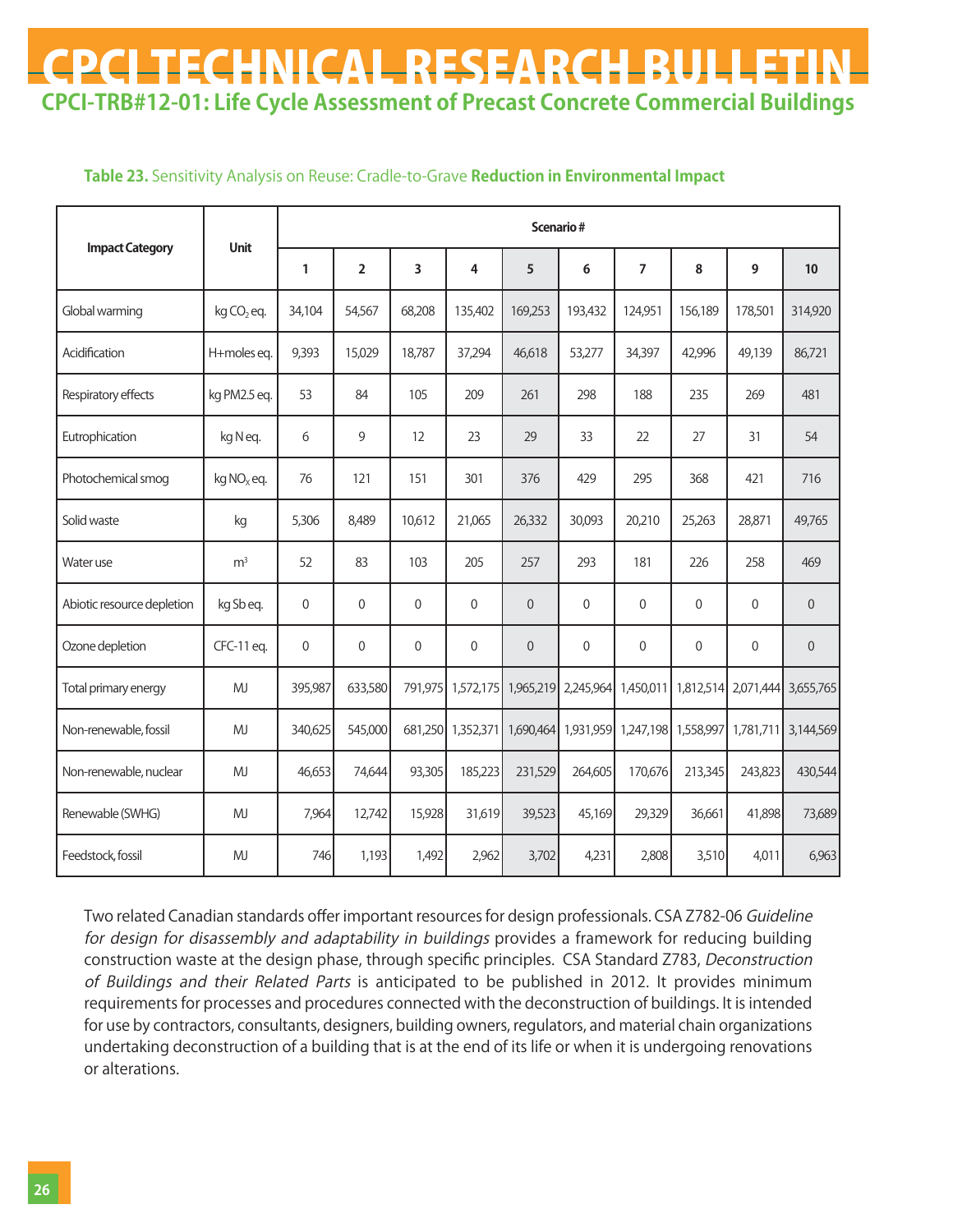### **11. Summary**

Key factors when reviewing an LCA for any product or assembly include; an understanding of the goal and scope, third party confirmation of the validation for the input data, interpretation of the results, and use of a standardized procedure. It is important to distinguish cradle-to-gate life cycle inventories (LCI) from cradle-to-grave life cycle assessments (LCA). To offer valid comparisons, products and assemblies should only be compared if they are full cradle-to-grave life cycle impact assessments.

The CPCI LCA study Life Cycle Assessment of Precast Concrete Commercial Buildings was conducted with a goal to better understand precast concrete's environmental life cycle performance in mid-rise concrete buildings relative to alternative structural and envelope systems by applying the ISO 14040:2006 and 14044:2006. A comparative cradle-to-grave LCA has been completed. It considered environmental impacts from key life cycle stages: manufacturing, construction, occupancy, maintenance, and end-of-life (including, demolition, recycling, reuse, and land filling). Data were obtained from a range of sources; from firsthand surveys of precast concrete plants to LCA databases of industry data. In all cases, the selected data, after appropriate modification, were deemed to represent a recent average level of technology in Canada. A critical review was conducted by an independent external panel of LCA and technical experts as per Clause 7.3.3, ISO 14044:2006.

### **12. References**

- 1. ASHRAE. 2007. ANSI/ASHRAE/IESNA/ 90.1-2007, Energy Standard for Buildings Except Low-Rise Residential Buildings, Informative Appendix G. 190 pages. Atlanta, GA: American Society of Heating, Refrigerating, and Air-Conditioning Engineers, Inc.
- 2. Athena Institute, Athena EcoCalculator for Assemblies, http://www.athenasmi.org/tools /ecoCalculator/. Last visited August 12, 2011.
- 3. Bare, Jane C., and others. 2003. —TRACI The Tool for the Reduction and Assessment of Chemical and Other Environmental Impacts ||, Journal of Industrial Ecology, Volume 6, Number 3–4.
- 4. City of Vancouver, Transfer and Landfill Operations Branch, 2009. Vancouver Landfill, 2008 Annual Report. http://vancouver.ca/engsvcs/solidwaste/landfill/materials.htm. Last visited August 15, 2011.
- 5. Canadian Precast/Prestressed Concrete Institute, 2012. CPCI LCA Study Life Cycle Assessment of Precast Concrete Commercial Buildings.
- 6. CSA International. Unpublished. CSA Standard Z783, Deconstruction of Buildings and their Related Parts. Section C5.3. Publication is anticipated in 2012.
- 7. CSA International. 2006. CSA Standard Z782, Guideline for design for disassembly and adaptability in buildings.
- 8. International Organization for Standardization. 2006. Environmental Management Life Cycle Assessment – Principles and Framework. ISO 14040:2006(E). 2nd ed. 28 pages. Geneva, Switzerland: International Organization for Standardization.
- 9. International Organization for Standardization. 2006. Environmental Management Life Cycle Assessment – Requirements and quidelines. ISO 14044:2006(E). 54 pages. Geneva, Switzerland: International Organization for Standardization.
- 10. U.S. Department of Energy, Buildings Technology Program. U.S. Department of Energy Commercial Reference Buildings. http://www1.eere.energy.gov/buildings/commercial-initiative/referencebuildings.html. Last visited June 13, 2011.
- 11. U.S. Department of Energy. 2008. 2008 Buildings Energy Data Book. 232 pages. U.S. Department of Energy.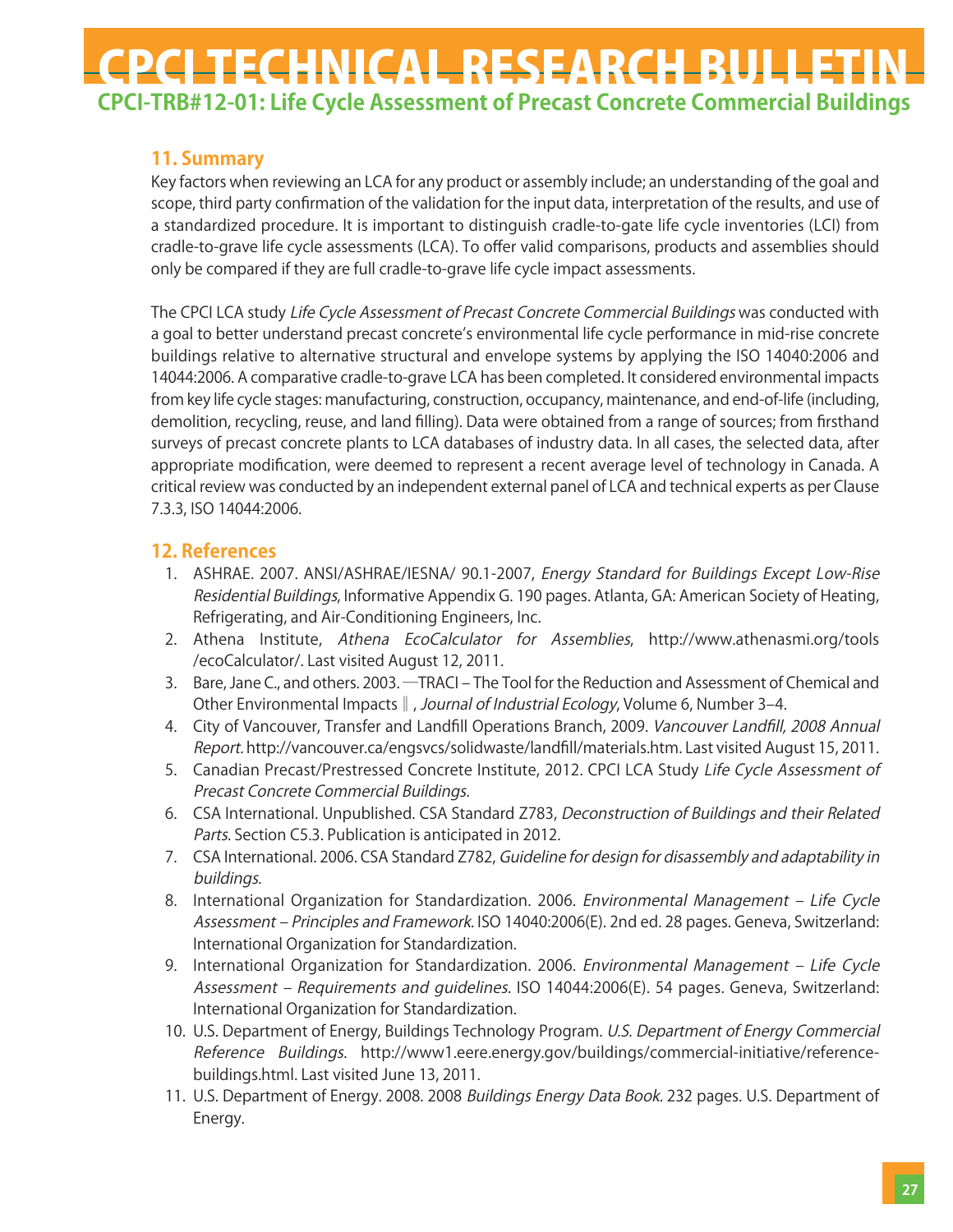### **Appendix A: Cradle-to-Gate Environmental Data Sheets for the Four Precast Products in Toronto and Vancouver**

This appendix includes the environmental data sheet summaries and the environmental impact indicators for four precast products in the two locations (Vancouver and Toronto). These are hollowcore, structural precast columns and beams, architectural panels, and insulated wall panels.

The cradle-to-gate system boundary considers the environmental impacts starting with the extraction of raw materials from the earth (the "cradle") and ending at the precast plant exit (the "gate") where the product is ready to be shipped to the user. In-bound delivery of input fuels and raw materials (e.g., cement, reinforcing steel, aggregates, etc.) to the plant, and plant operations, are included. Out-bound transportation of the product to the user is not included. The use phase, maintenance and disposal phase of the product are also not included. Disposal of upstream and plant operations waste and transportation within the plant are included.

**Note: Direct cradle-to-gate system boundary comparison of precast products with cast-in-place concrete alone is dissuaded.** For example, the precast profiles listed below include all steel reinforcing required to use the products on-site whereas this is not typically included in cast-in-place concrete profiles. On-site reinforcing steel and concrete forming normally required for cast-in-place concrete, needs to be considered in any comparison. In addition, the precast insulated wall assemblies include the environmental impacts associated with material and labour when adding the required insulation at the plant. Cast-in-place concrete profiles do not include wall insulation that is added at the construction site as part of its profile.

| <b>Impact category</b>                     | <b>Unit</b>            | 1 m <sup>3</sup> - Hollow Core<br>- Toronto | 1 m <sup>3</sup> - Hollow Core<br>- Vancouver |
|--------------------------------------------|------------------------|---------------------------------------------|-----------------------------------------------|
| Global warming                             | kg CO <sub>2</sub> eq. | 485                                         | 452                                           |
| Acidification                              | H+ moles eq.           | 130                                         | 115                                           |
| Respiratory effects                        | kg PM2.5 eq.           | 0.866                                       | 0.795                                         |
| Eutrophication                             | kg N eq.               | 0.071                                       | 0.067                                         |
| Photochemical smog                         | kg NOx eq.             | 0.745                                       | 0.657                                         |
| Solid waste                                | kg                     | 94                                          | 93                                            |
| Water use                                  | m <sub>3</sub>         | 0.836                                       | 0.836                                         |
| Abiotic resource depletion<br>(non-energy) | kg Sb eq               | 2.8E-04                                     | 2.8E-04                                       |
| Ozone Depletion                            | CFC-11 eq.             | 4.4E-08                                     | 4.3E-08                                       |
| Total primary energy                       | <b>MJ</b>              | 5460                                        | 4589                                          |

#### **Product:** 1 m<sup>3</sup> - Hollow Core - Cradle-to-Gate - Environmental Data Summary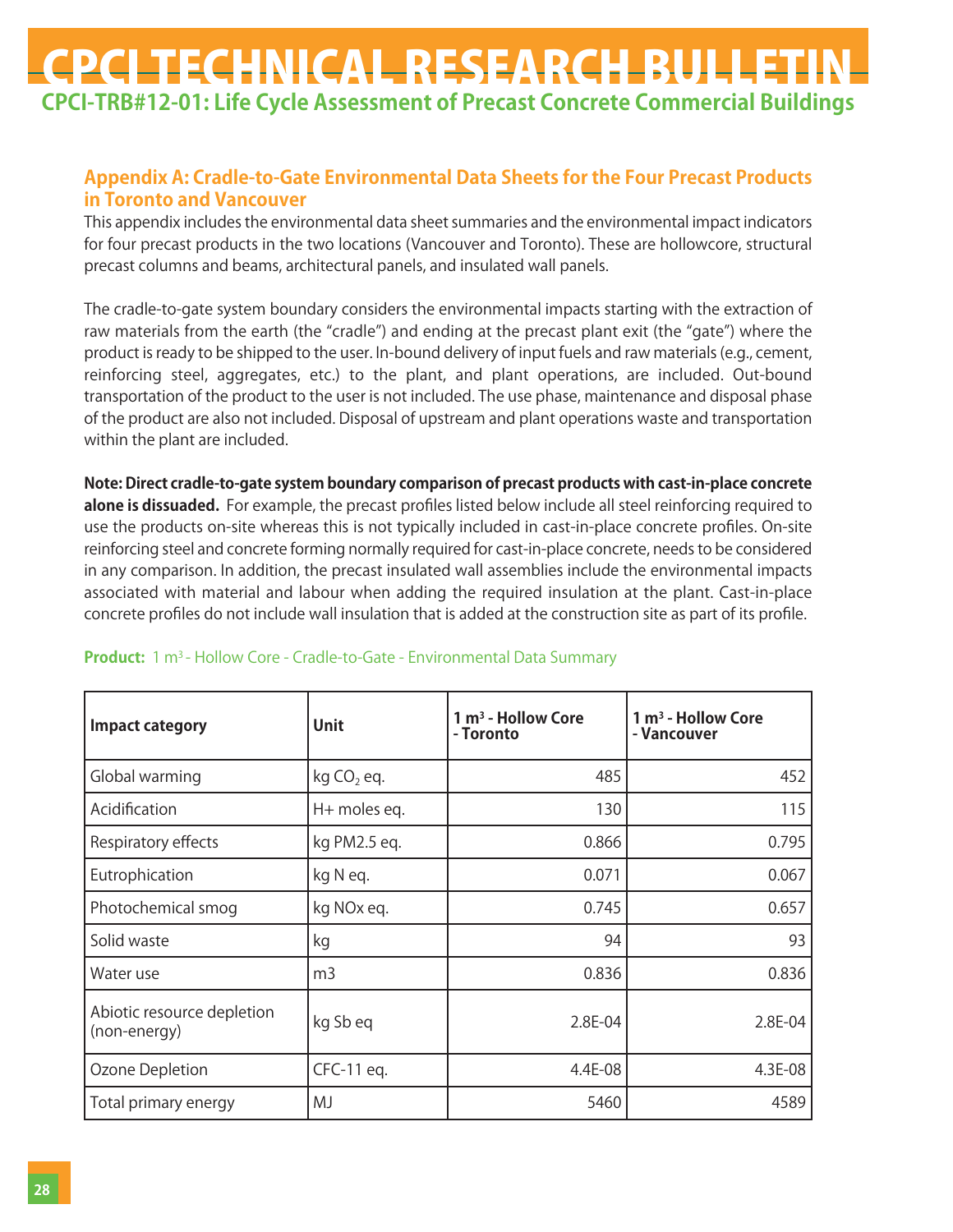#### **Product:** 1 m3 - Precast Structural, Columns, Beams - Cradle-to-Gate - Environmental Data Summary

| <b>Impact category</b>                     | Unit                   | 1 m <sup>3</sup> - Precast Wall<br>Panel, Columns, Beams<br>- Toronto | 1 m <sup>3</sup> - Precast Wall<br>Panel, Columns, Beams<br>- Vancouver |
|--------------------------------------------|------------------------|-----------------------------------------------------------------------|-------------------------------------------------------------------------|
| Global warming                             | kg CO <sub>2</sub> eq. | 515                                                                   | 481                                                                     |
| Acidification                              | H+ moles eq.           | 139                                                                   | 123                                                                     |
| Respiratory effects                        | kg PM2.5 eq.           | 0.922                                                                 | 0.849                                                                   |
| Eutrophication                             | kg N eq.               | 0.075                                                                 | 0.071                                                                   |
| Photochemical smog                         | kg NOx eq.             | 0.755                                                                 | 0.664                                                                   |
| Solid waste                                | kg                     | 94                                                                    | 93                                                                      |
| Water use                                  | m <sub>3</sub>         | 0.914                                                                 | 0.914                                                                   |
| Abiotic resource depletion<br>(non-energy) | kg Sb eg               | 3.0E-04                                                               | 3.0E-04                                                                 |
| Ozone Depletion                            | CFC-11 eq.             | 2.1E-07                                                               | $2.1E-07$                                                               |
| Total primary energy                       | <b>MJ</b>              | 5817                                                                  | 4917                                                                    |

#### **Product:** 1 m3 - Conventional architectural wall panels - Cradle-to-Grave - Environmental Data Summary

| <b>Impact category</b>                     | <b>Unit</b>            | $1 \text{ m}^3$ - Conventional<br>panel (Thickness-150<br>mm) - Toronto | $1 m3$ - Conventional<br>panel (Thickness-150<br>mm) - Vancouver |
|--------------------------------------------|------------------------|-------------------------------------------------------------------------|------------------------------------------------------------------|
| Global warming                             | kg CO <sub>2</sub> eq. | 522                                                                     | 488                                                              |
| Acidification                              | H+ moles eq.           | 140                                                                     | 124                                                              |
| Respiratory effects                        | kg PM2.5 eq.           | 0.931                                                                   | 0.858                                                            |
| Eutrophication                             | kg N eg.               | 0.089                                                                   | 0.085                                                            |
| Photochemical smog                         | kg NOx eq.             | 0.772                                                                   | 0.682                                                            |
| Solid waste                                | kg                     | 94                                                                      | 93                                                               |
| Water use                                  | m3                     | 0.962                                                                   | 0.962                                                            |
| Abiotic resource depletion<br>(non-energy) | kg Sb eq               | 3.1E-04                                                                 | 3.1E-04                                                          |
| Ozone Depletion                            | CFC-11 eq.             | 1.2E-06                                                                 | $1.2E-06$                                                        |
| Total primary energy                       | MJ                     | 6018                                                                    | 5118                                                             |